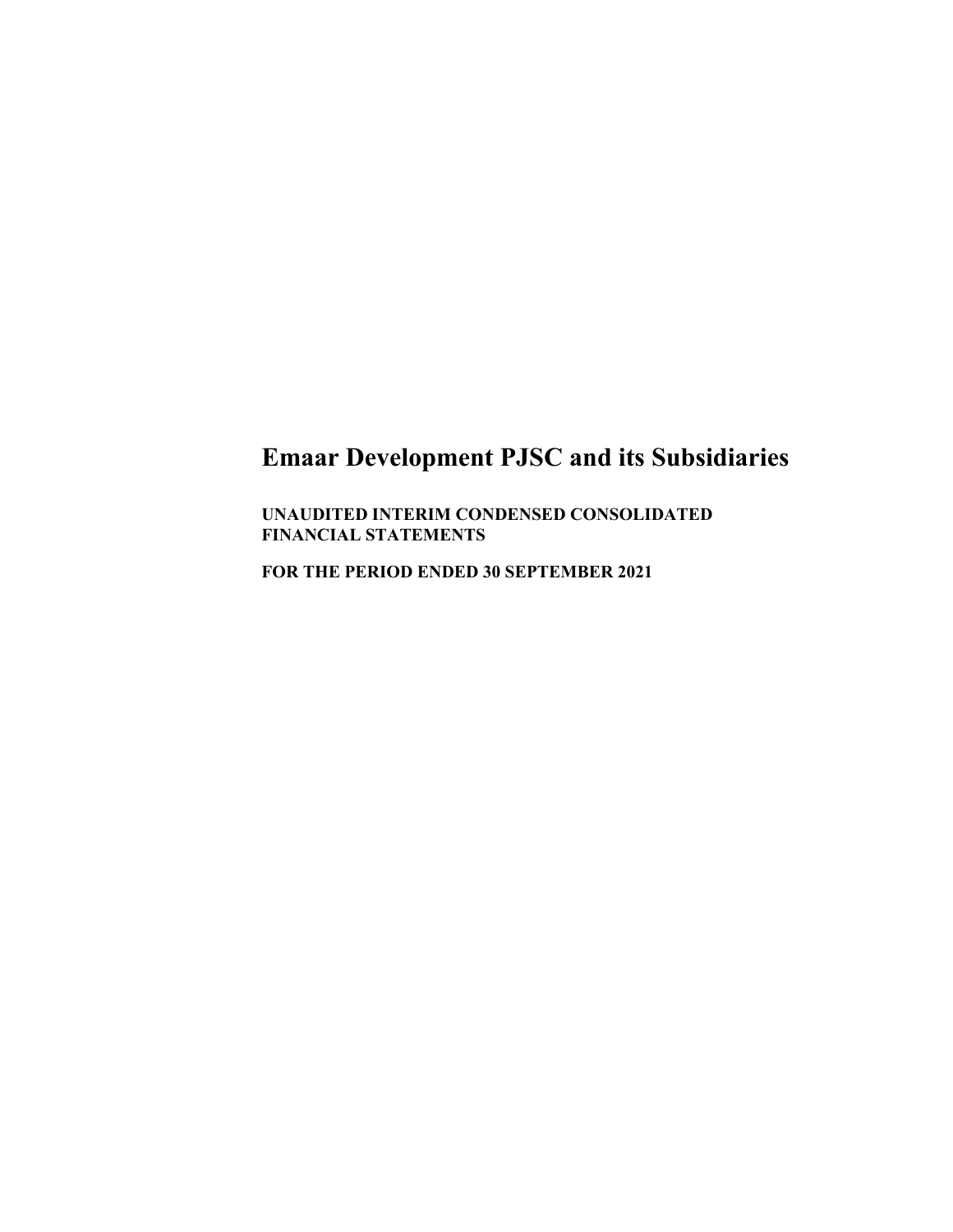**Unaudited Interim Condensed Consolidated Financial Statements For the period ended 30 September 2021** 

**Table of Contents** 

#### **Pages**

| <b>Report on Review of Interim Condensed Consolidated Financial Statements</b> | $1 - 2$                 |
|--------------------------------------------------------------------------------|-------------------------|
| <b>Interim Condensed Consolidated Statement of Comprehensive Income</b>        | 3                       |
| <b>Interim Condensed Consolidated Statement of Financial Position</b>          | $\overline{\mathbf{4}}$ |
| <b>Interim Condensed Consolidated Statement of Changes in Equity</b>           | $5 - 6$                 |
| <b>Interim Condensed Consolidated Statement of Cash Flows</b>                  | 7                       |
| <b>Notes to the Interim Condensed Consolidated Financial Statements</b>        | $8 - 27$                |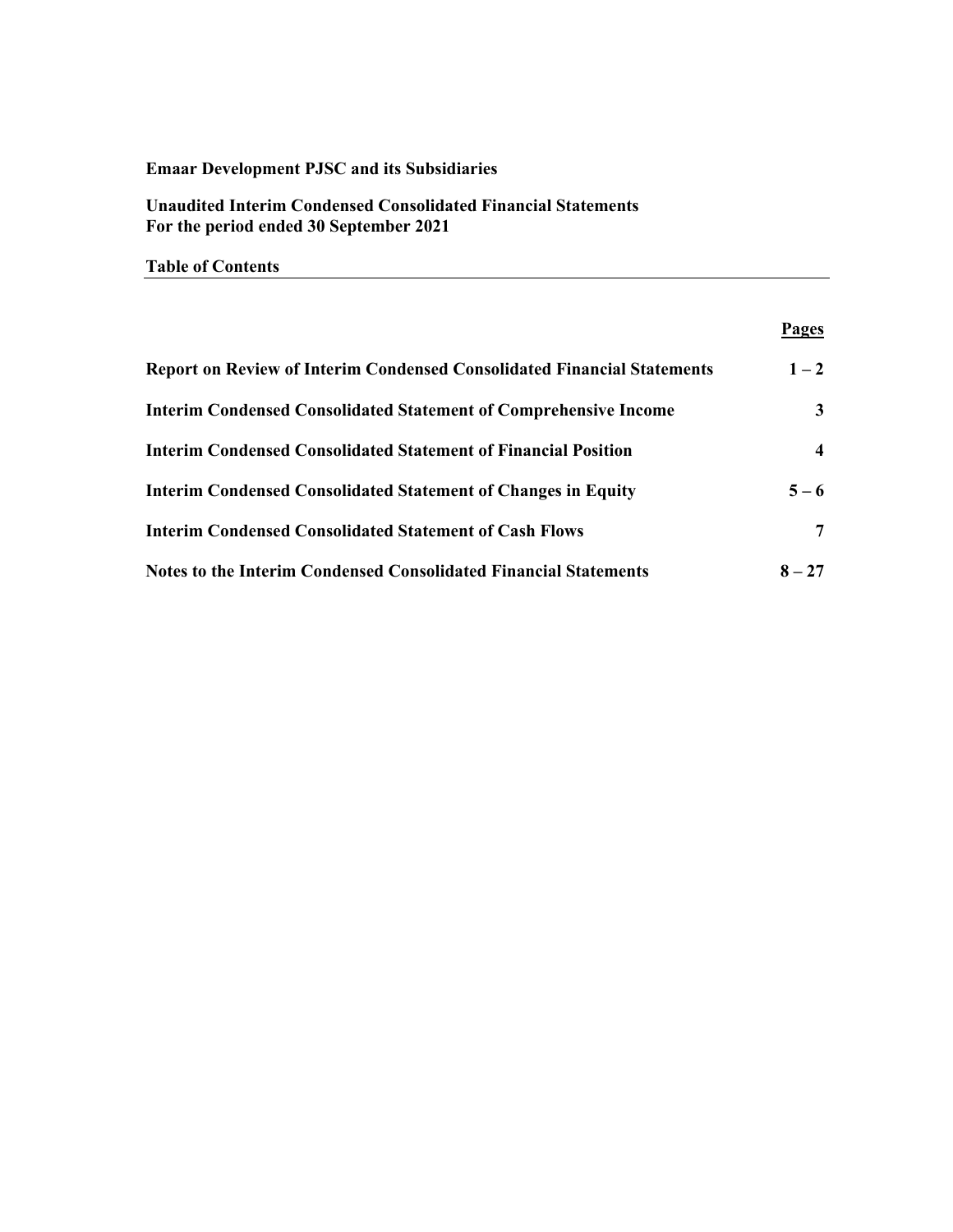

**KPMG Lower Gulf Limited** The Offices 5 at One Central Level 4, Office No: 04.01 Sheikh Zaved Road, P.O. Box 3800 Dubai, United Arab Emirates Tel. +971 (4) 4030300, www.kpmg.com/ae

# Independent Auditors' Report on Review of Interim Condensed **Consolidated Financial Statements**

To the Shareholders of Emaar Development PJSC

# Introduction

We have reviewed the accompanying 30 September 2021 interim condensed consolidated financial statements of Emaar Development PJSC ("the Company") and its subsidiaries (collectively referred to as "the Group"), which comprises:

- the interim condensed consolidated statement of comprehensive income for the three-month and nine-month periods ended 30 September 2021;
- the interim condensed consolidated statement of financial position as at 30 September 2021;
- the interim condensed consolidated statement of changes in equity for the nine-month period ended 30 September 2021;
- the interim condensed consolidated statement of cash flows for the ninemonth period ended 30 September 2021; and
- notes to the interim condensed consolidated financial statements.

Management is responsible for the preparation and presentation of these interim condensed consolidated financial statements in accordance with IAS 34, 'Interim Financial Reporting'. Our responsibility is to express a conclusion on these interim condensed consolidated financial statements based on our review.

1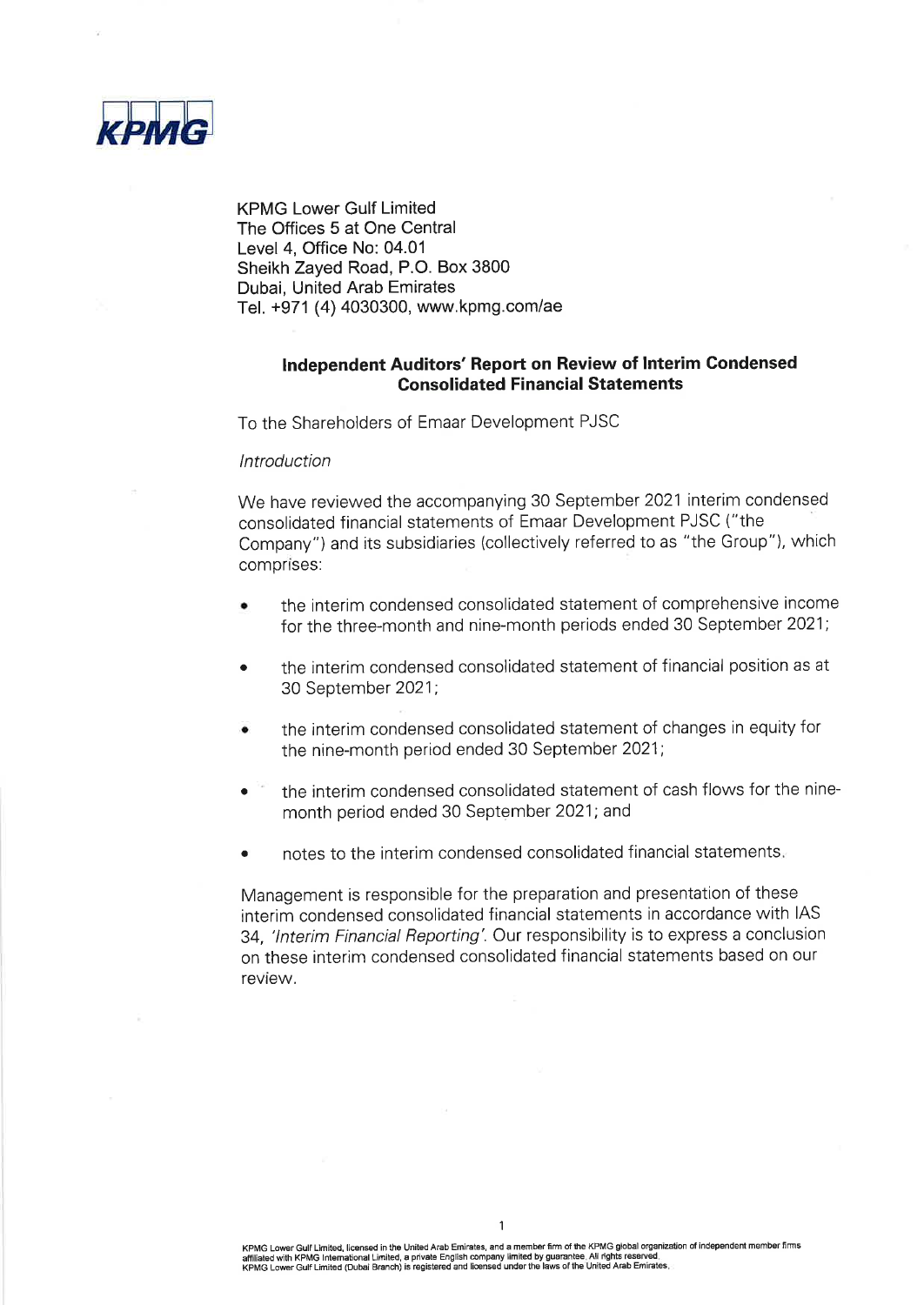

**Emaar Development PJSC** Independent Auditors' Report on Review of Interim Condensed **Consolidated Financial Statements** 30 September 2021

#### Scope of review

We conducted our review in accordance with the International Standard on Review Engagements 2410, "Review of Interim Financial Information Performed by the Independent Auditor of the Entity". A review of interim financial statements consists of making inquiries, primarily of persons responsible for financial and accounting matters, and applying analytical and other review procedures. A review is substantially less in scope than an audit conducted in accordance with International Standards on Auditing and consequently does not enable us to obtain assurance that we would become aware of all significant matters that might be identified in an audit. Accordingly, we do not express an audit opinion.

# Conclusion

Based on our review, nothing has come to our attention that causes us to believe that the accompanying 30 September 2021 interim condensed consolidated financial statements are not prepared, in all material respects, in accordance with IAS 34, 'Interim Financial Reporting'.

KPM6 Lower Gulf Limited

Emilio Pera Registration No.: 1146 Dubai, United Arab Emirates

Date: 14 November 2021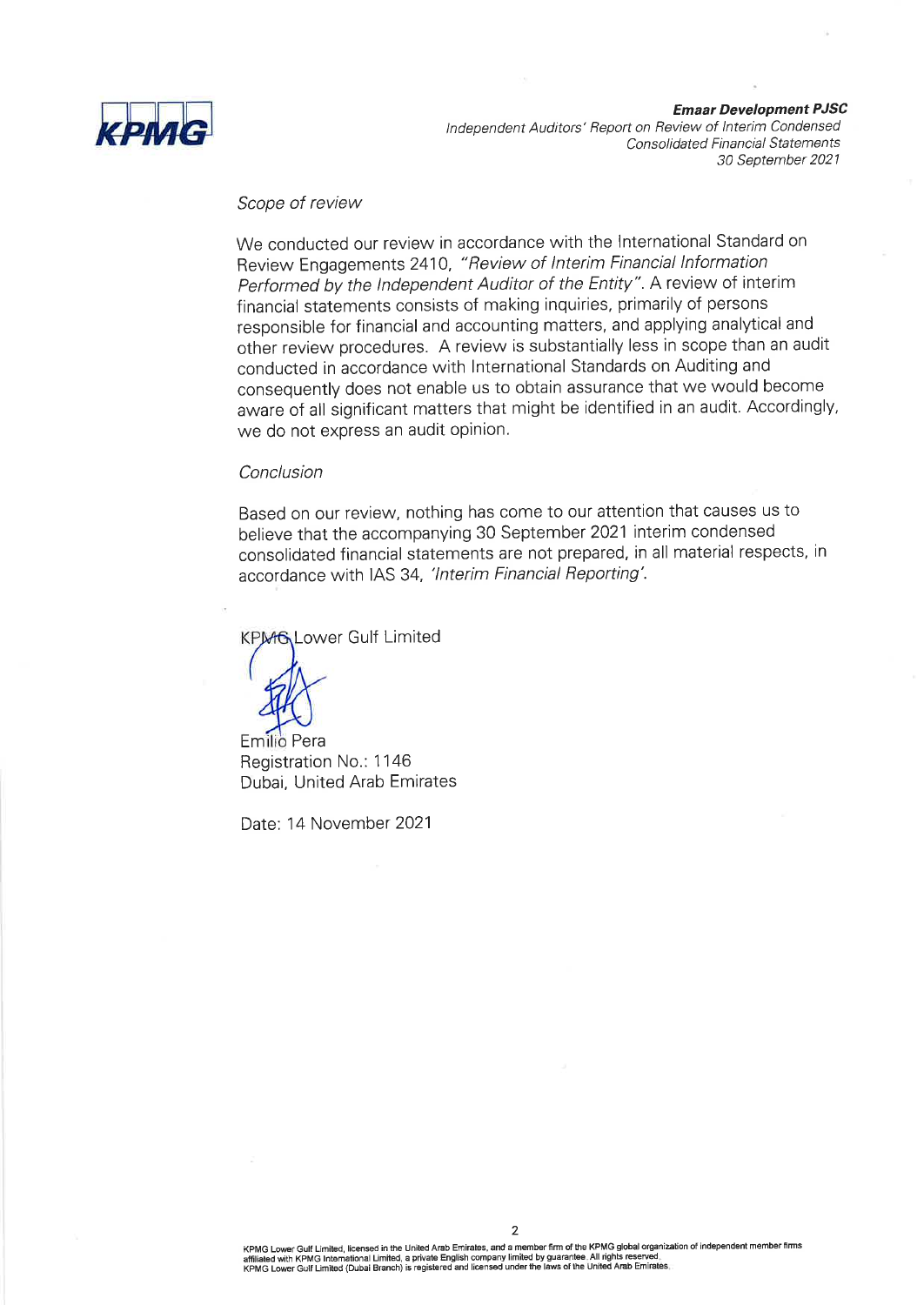# INTERIM CONDENSED CONSOLIDATED STATEMENT OF COMPREHENSIVE INCOME For the period ended 30 September 2021 (Unaudited)

|                                                                                                     |                |                         |              | 1 C D D 1.00             | $1111$ , $0000$ |
|-----------------------------------------------------------------------------------------------------|----------------|-------------------------|--------------|--------------------------|-----------------|
|                                                                                                     | Notes          | Nine-month period ended |              | Three-month period ended |                 |
|                                                                                                     |                | 30 September            | 30 September | 30 September             | 30 September    |
|                                                                                                     |                | 2021                    | 2020         | 2021                     | 2020            |
|                                                                                                     |                | <b>AED'000</b>          | AED'000      | AED'000                  | AED'000         |
| Revenue                                                                                             | $\overline{4}$ | 11,603,811              | 7,132,969    | 3,849,109                | 2,315,056       |
| Cost of revenue                                                                                     | $\overline{4}$ | (7, 224, 255)           | (4,609,271)  | (2,420,640)              | (1,578,110)     |
| <b>GROSS PROFIT</b>                                                                                 |                | 4,379,556               | 2,523,698    | 1,428,469                | 736,946         |
| Selling, general and administrative                                                                 |                |                         |              |                          |                 |
| expenses                                                                                            | 5              | (1,246,616)             | (846, 639)   | (393, 179)               | (294, 120)      |
| Finance income                                                                                      | 6(a)           | 30,881                  | 37,099       | 13,021                   | 7,286           |
| Finance cost                                                                                        | 6(b)           | (207, 124)              | (125, 848)   | (64, 277)                | (28, 628)       |
| Other income                                                                                        |                | 25,778                  | 18,788       | 10,840                   | 7,809           |
| Share of results of joint ventures                                                                  |                | 183,033                 | 13,831       | 80,239                   | 1,634           |
| <b>PROFIT FOR THE PERIOD</b>                                                                        |                | 3,165,508               | 1,620,929    | 1,075,113                | 430,927         |
| Other comprehensive income                                                                          |                |                         |              |                          |                 |
| <b>TOTAL COMPREHENSIVE</b>                                                                          |                |                         |              |                          |                 |
| <b>INCOME FOR THE PERIOD</b>                                                                        |                | 3,165,508               | 1,620,929    | 1,075,113                | 430,927         |
| <b>ATTRIBUTABLE TO:</b>                                                                             |                |                         |              |                          |                 |
| Owners of the Company                                                                               |                | 2,383,973               | 1,358,670    | 871,580                  | 323,145         |
| Non-controlling interest                                                                            |                | 781,535                 | 262,259      | 203,533                  | 107,782         |
|                                                                                                     |                | 3,165,508               | 1,620,929    | 1,075,113                | 430,927         |
| Earnings per share attributable to<br>the owners of the Company:<br>-basic and diluted earnings per |                |                         |              |                          |                 |
| share (AED)                                                                                         |                | 0.60                    | 0.34         | 0.22                     | 0.08            |
|                                                                                                     |                |                         |              |                          |                 |

*(US\$ 1.00 = AED 3.673)*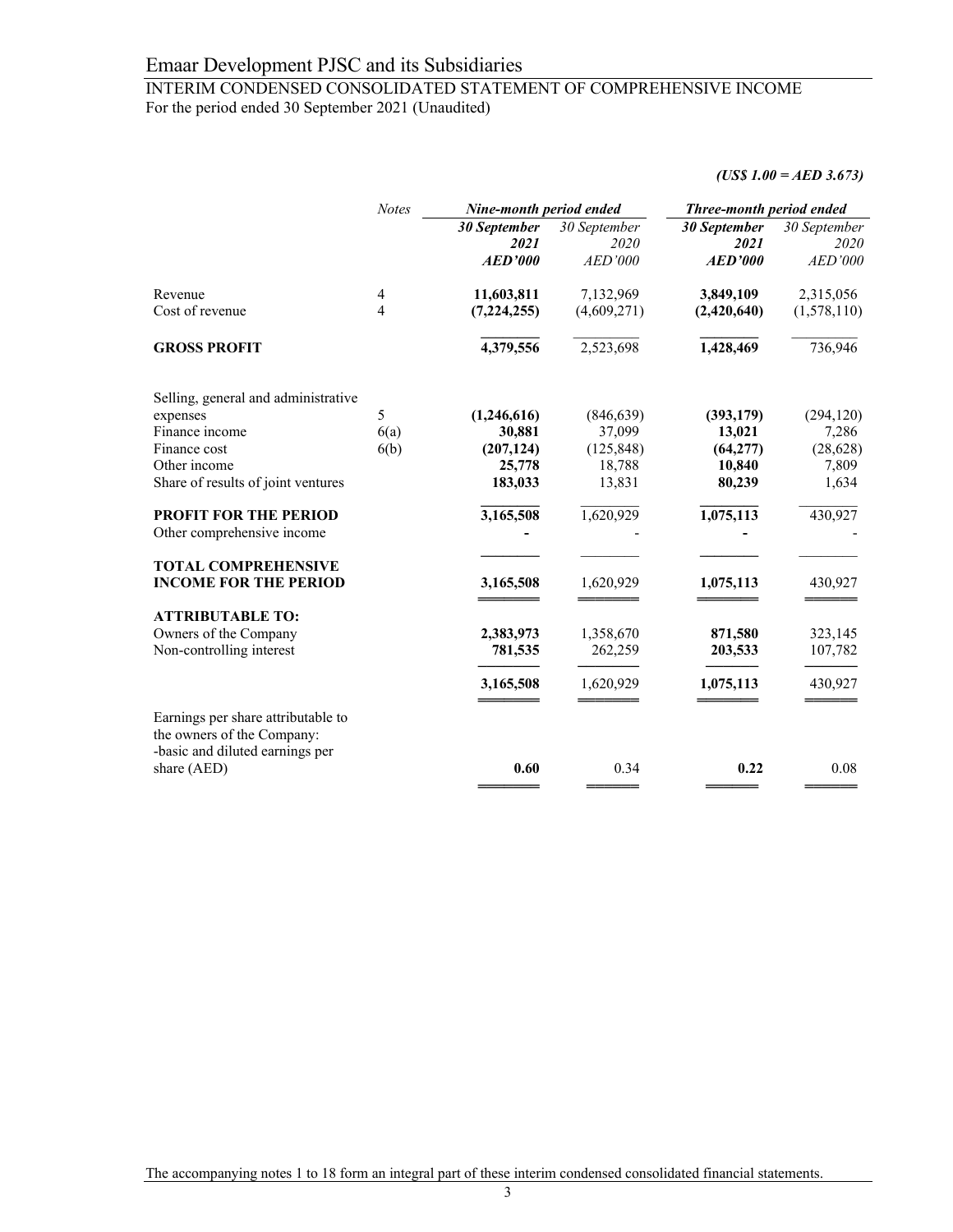# INTERIM CONDENSED CONSOLIDATED STATEMENT OF FINANCIAL POSITION As at 30 September 2021

|                                                                                                                                                                                                                                                           |                            |                                                                           | $(USS 1.00 = AED 3.673)$                                                |
|-----------------------------------------------------------------------------------------------------------------------------------------------------------------------------------------------------------------------------------------------------------|----------------------------|---------------------------------------------------------------------------|-------------------------------------------------------------------------|
|                                                                                                                                                                                                                                                           | <b>Notes</b>               | 30 September<br><i>2021</i><br>AED'000<br>(Unaudited)                     | 31 December<br>2020<br>AED'000<br>(Audited)                             |
|                                                                                                                                                                                                                                                           |                            |                                                                           |                                                                         |
| <b>ASSETS</b>                                                                                                                                                                                                                                             |                            |                                                                           |                                                                         |
| Bank balances and cash<br>Trade and unbilled receivables                                                                                                                                                                                                  | 7<br>8                     | 4,905,932<br>13,905,443                                                   | 3,349,997<br>9,692,636                                                  |
| Other assets, receivables, deposits and prepayments                                                                                                                                                                                                       | 9                          | 5,061,734                                                                 | 4,668,705                                                               |
| Development properties                                                                                                                                                                                                                                    | 10                         | 12,249,585                                                                | 14,469,588                                                              |
| Loan to joint ventures                                                                                                                                                                                                                                    | $\boldsymbol{\mathcal{H}}$ | 971,278                                                                   | 975,248                                                                 |
| Investments in joint ventures                                                                                                                                                                                                                             | 12                         | 699,397                                                                   | 516,362                                                                 |
| Property, plant and equipment                                                                                                                                                                                                                             |                            | 29,152                                                                    | 36,402                                                                  |
| <b>TOTAL ASSETS</b>                                                                                                                                                                                                                                       |                            | 37,822,521                                                                | 33,708,938                                                              |
| <b>LIABILITIES AND EQUITY</b><br><b>LIABILITIES</b><br>Trade and other payables<br>Advances from customers<br>Retentions payable<br>Interest-bearing loans and borrowings<br>Provision for employees' end-of-service benefits<br><b>TOTAL LIABILITIES</b> | 13<br>14                   | 13, 138, 341<br>4,482,489<br>800,909<br>3,811,709<br>22,699<br>22,256,147 | 12,887,764<br>2,733,041<br>854,624<br>3,711,446<br>22,297<br>20,209,172 |
| <b>EQUITY</b><br>Equity attributable to owners of the Company<br>Share capital<br>Legal reserve<br>Retained earnings                                                                                                                                      |                            | 4,000,000<br>855,356<br>8,777,083                                         | 4,000,000<br>855,356<br>6,397,010                                       |
|                                                                                                                                                                                                                                                           |                            | 13,632,439                                                                | 11,252,366                                                              |
| Non-controlling interests                                                                                                                                                                                                                                 |                            | 1,933,935                                                                 | 2,247,400                                                               |
| <b>TOTAL EQUITY</b>                                                                                                                                                                                                                                       |                            | 15,566,374                                                                | 13,499,766                                                              |
| TOTAL LIABILITIES AND EQUITY                                                                                                                                                                                                                              |                            | 37,822,521                                                                | 33,708,938                                                              |
|                                                                                                                                                                                                                                                           |                            |                                                                           |                                                                         |

To the best of our knowledge, the interim condensed consolidated financial statements fairly present, in all material respects, the interim condensed consolidated financial position, results of operation and interim condensed consolidated cash flows of the Group as of, and for the period ended 30 September 2021.

The interim condensed consolidated financial statements were authorised for issue by Board of Directors and signed on their behalf by:

Director

Director

The accompanying notes 1 to 18 form an integral part of these interim condensed consolidated financial statements.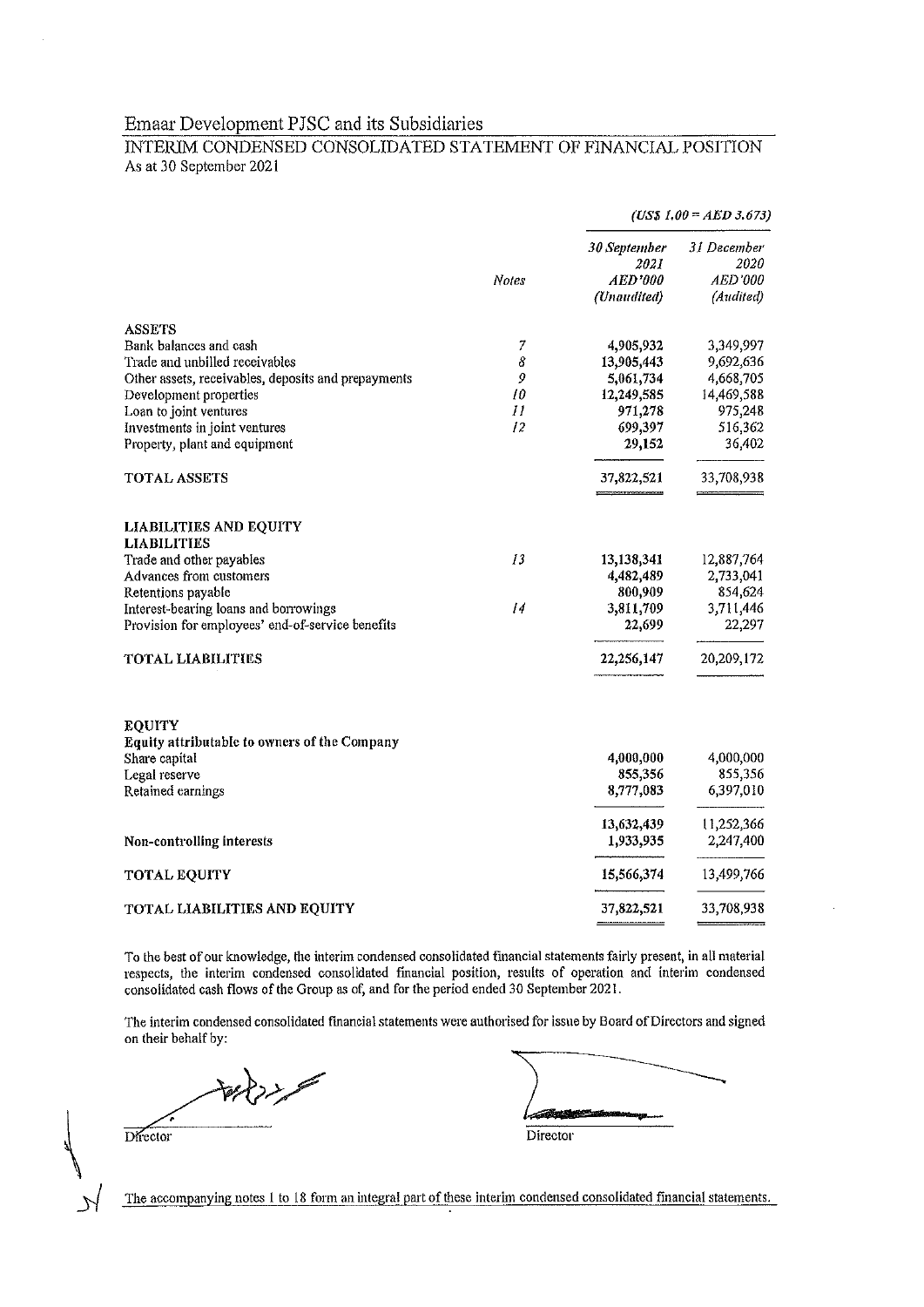# INTERIM CONDENSED CONSOLIDATED STATEMENT OF CHANGES IN EQUITY

For the period ended 30 September 2021 (Unaudited)

|                                           | Attributable to the owners of the Company |                                    |                                        |                                |                                                    |                                   |
|-------------------------------------------|-------------------------------------------|------------------------------------|----------------------------------------|--------------------------------|----------------------------------------------------|-----------------------------------|
|                                           | <b>Share</b><br>capital<br><b>AED'000</b> | Legal<br>reserve<br><b>AED'000</b> | Retained<br>earnings<br><b>AED'000</b> | <b>Total</b><br><b>AED'000</b> | Non-<br>controlling<br>interests<br><b>AED'000</b> | Total<br>equity<br><b>AED'000</b> |
| Balance at 1 January 2021 (Audited)       | 4,000,000                                 | 855,356                            | 6,397,010                              | 11,252,366                     | 2,247,400                                          | 13,499,766                        |
| Profit for the period                     |                                           |                                    | 2,383,973                              | 2,383,973                      | 781,535                                            | 3,165,508                         |
| Total comprehensive income for the period |                                           |                                    | 2,383,973                              | 2,383,973                      | 781,535                                            | 3,165,508                         |
| Director's bonus                          |                                           |                                    | (3,900)                                | (3,900)                        |                                                    | (3,900)                           |
| Dividend paid                             |                                           |                                    |                                        | $\overline{\phantom{a}}$       | (1,095,000)                                        | (1,095,000)                       |
| <b>Balance at 30 September 2021</b>       | 4,000,000                                 | 855,356                            | 8,777,083                              | 13,632,439                     | 1,933,935                                          | 15,566,374                        |

The accompanying notes 1 to 18 form an integral part of these interim condensed consolidated financial statements.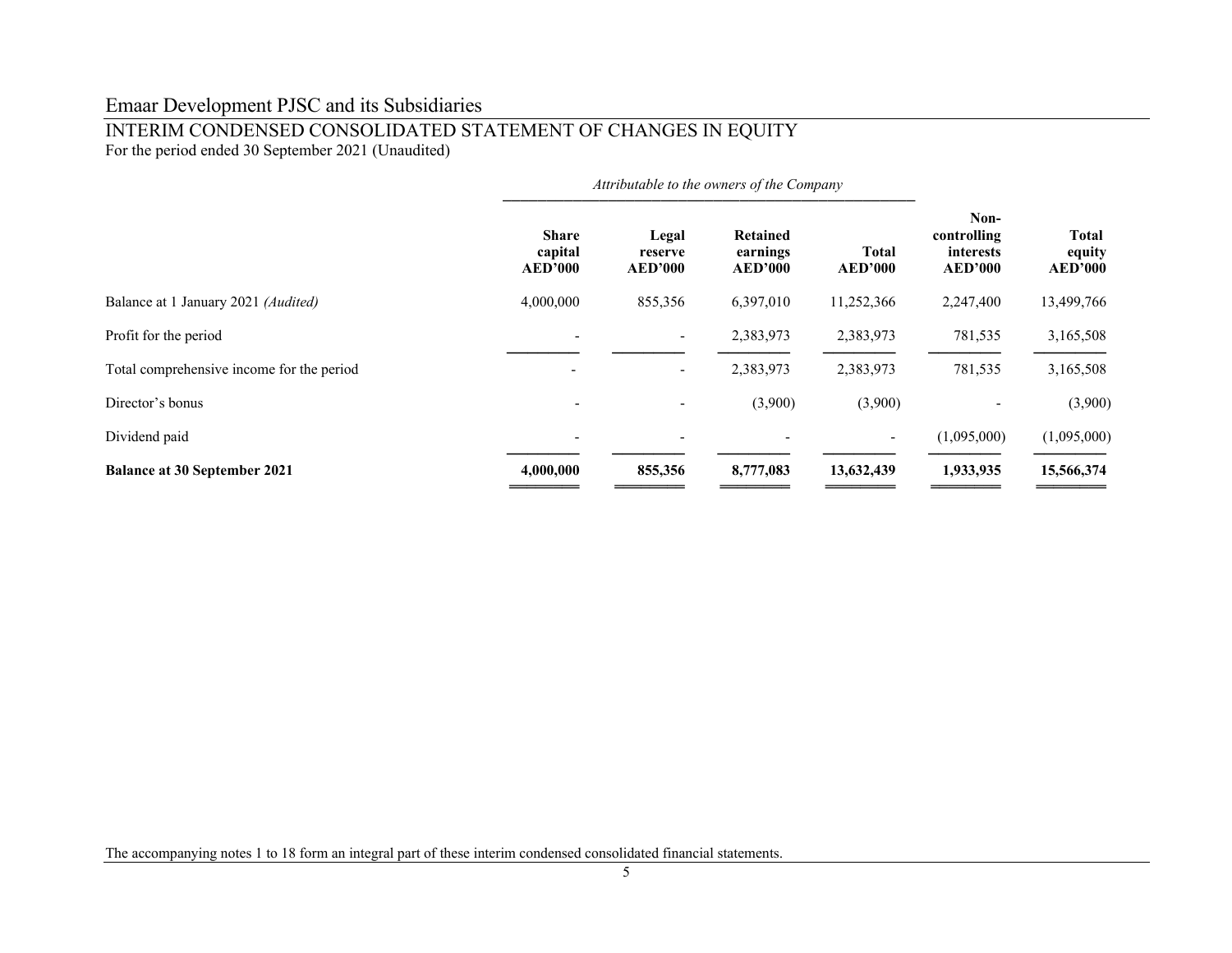# INTERIM CONDENSED CONSOLIDATED STATEMENT OF CHANGES IN EQUITY (continued) For the period ended 30 September 2021 (Unaudited)

|                                           |                             | Attributable to the owners of the Company |                                 |                          |                                             |                            |
|-------------------------------------------|-----------------------------|-------------------------------------------|---------------------------------|--------------------------|---------------------------------------------|----------------------------|
|                                           | Share<br>capital<br>AED'000 | Legal<br>reserve<br>AED'000               | Retained<br>earnings<br>AED'000 | Total<br>AED'000         | Non-<br>controlling<br>interests<br>AED'000 | Total<br>equity<br>AED'000 |
| Balance at 1 January 2020 (Audited)       | 4,000,000                   | 689,625                                   | 4,910,331                       | 9,599,956                | 2,754,180                                   | 12,354,136                 |
| Profit for the period                     |                             |                                           | 1,358,670                       | 1,358,670                | 262,259                                     | 1,620,929                  |
| Total comprehensive income for the period |                             |                                           | 1,358,670                       | 1,358,670                | 262,259                                     | 1,620,929                  |
| Directors' bonus                          |                             |                                           | (4,900)                         | (4,900)                  |                                             | (4,900)                    |
| Dividend paid                             |                             |                                           |                                 | $\overline{\phantom{a}}$ | (740,000)                                   | (740,000)                  |
| Balance at 30 September 2020              | 4,000,000                   | 689,625                                   | 6,264,101                       | 10,953,726               | 2,276,439                                   | 13,230,165                 |

The accompanying notes 1 to 18 form an integral part of these interim condensed consolidated financial statements.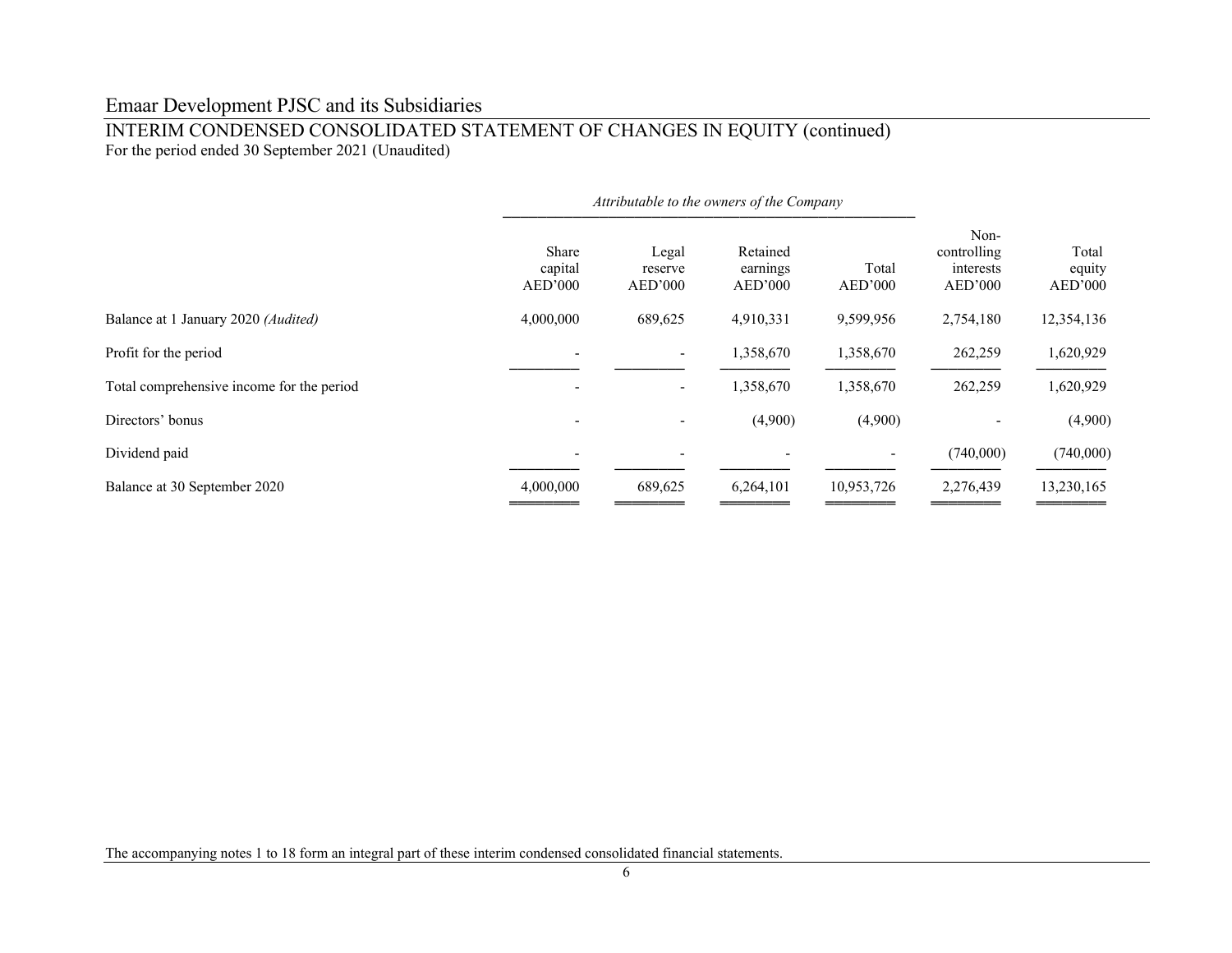# INTERIM CONDENSED CONSOLIDATED STATEMENT OF CASH FLOWS

For the period ended 30 September 2021 (Unaudited)

### *(US\$ 1.00 = AED 3.673)*

|                                                                                                                                                                                                                                  | <b>Notes</b> | 1 January<br>2021 to<br><b>30 September</b><br><i>2021</i><br>AED'000 | 1 January<br>$2020$ to<br>30 September<br>2020<br>AED'000 |
|----------------------------------------------------------------------------------------------------------------------------------------------------------------------------------------------------------------------------------|--------------|-----------------------------------------------------------------------|-----------------------------------------------------------|
| <b>CASH FLOWS FROM OPERATING ACTIVITIES</b>                                                                                                                                                                                      |              |                                                                       |                                                           |
| Profit for the period                                                                                                                                                                                                            |              | 3,165,508                                                             | 1,620,929                                                 |
| Adjustments for:                                                                                                                                                                                                                 |              |                                                                       |                                                           |
| Share of results of joint ventures                                                                                                                                                                                               | 5            | (183, 033)                                                            | (13, 831)                                                 |
| Depreciation (including right-of use assets)<br>Provision for employees' end-of-service benefits, net                                                                                                                            |              | 9,914<br>402                                                          | 15,883<br>(841)                                           |
| Finance costs                                                                                                                                                                                                                    | 6(b)         | 207,124                                                               | 125,848                                                   |
| Finance income                                                                                                                                                                                                                   | 6(a)         | (30, 881)                                                             | (37,099)                                                  |
|                                                                                                                                                                                                                                  |              |                                                                       |                                                           |
| Cash from operations before working capital changes                                                                                                                                                                              |              | 3,169,034                                                             | 1,710,889                                                 |
| Trade and unbilled receivables                                                                                                                                                                                                   |              | (4,207,706)                                                           | (461,717)                                                 |
| Other assets, receivables, deposits and prepayments                                                                                                                                                                              |              | (393, 029)                                                            | (56,250)                                                  |
| Development properties                                                                                                                                                                                                           |              | 2,220,003                                                             | 163,570                                                   |
| Advances from customers                                                                                                                                                                                                          |              | 1,749,448                                                             | (900, 039)                                                |
| Trade and other payables                                                                                                                                                                                                         |              | 127,546                                                               | (965, 666)                                                |
| Retentions payable                                                                                                                                                                                                               |              | (53,715)                                                              | 36,170                                                    |
| Net cash from/ (used in) operating activities                                                                                                                                                                                    |              | 2,611,581                                                             | (473, 043)                                                |
| <b>CASH FLOWS FROM INVESTING ACTIVITIES</b><br>Finance income received<br>Repayment of loan from/ (Loan to) joint ventures<br>Amounts incurred on property, plant and equipment<br>Net cash from/ (used in) investing activities |              | 9,631<br>20,119<br>(2,664)<br>27,086                                  | 37,099<br>(77,188)<br>(498)<br>(40, 587)                  |
| <b>CASH FLOWS FROM FINANCING ACTIVITIES</b><br>Finance costs paid<br>Borrowings from financial institutions<br>Repayment of borrowings to financial institutions<br>Directors' bonus<br>Repayment of lease liability             |              | (107, 504)<br>600,000<br>(459, 131)<br>(3,900)                        | (126,939)<br>407,041<br>(199, 517)<br>(4,900)<br>(5,525)  |
| Dividend paid to non controlling share holder of a subsidiary<br>Repayment of funding to the Parent                                                                                                                              |              | (1,070,000)                                                           | (740,000)<br>(170,000)                                    |
| Net cash used in financing activities                                                                                                                                                                                            |              | (1,040,535)                                                           | (839, 840)                                                |
| <b>INCREASE/ (DECREASE) IN CASH AND</b>                                                                                                                                                                                          |              |                                                                       |                                                           |
| <b>CASH EQUIVALENTS</b>                                                                                                                                                                                                          |              | 1,598,132                                                             | (1,353,470)                                               |
| Cash and cash equivalents at the beginning of the period                                                                                                                                                                         |              | 3,307,800                                                             | 3,928,709                                                 |
| CASH AND CASH EQUIVALENTS AT THE END<br>OF THE PERIOD                                                                                                                                                                            | 7            | 4,905,932                                                             | 2,575,239                                                 |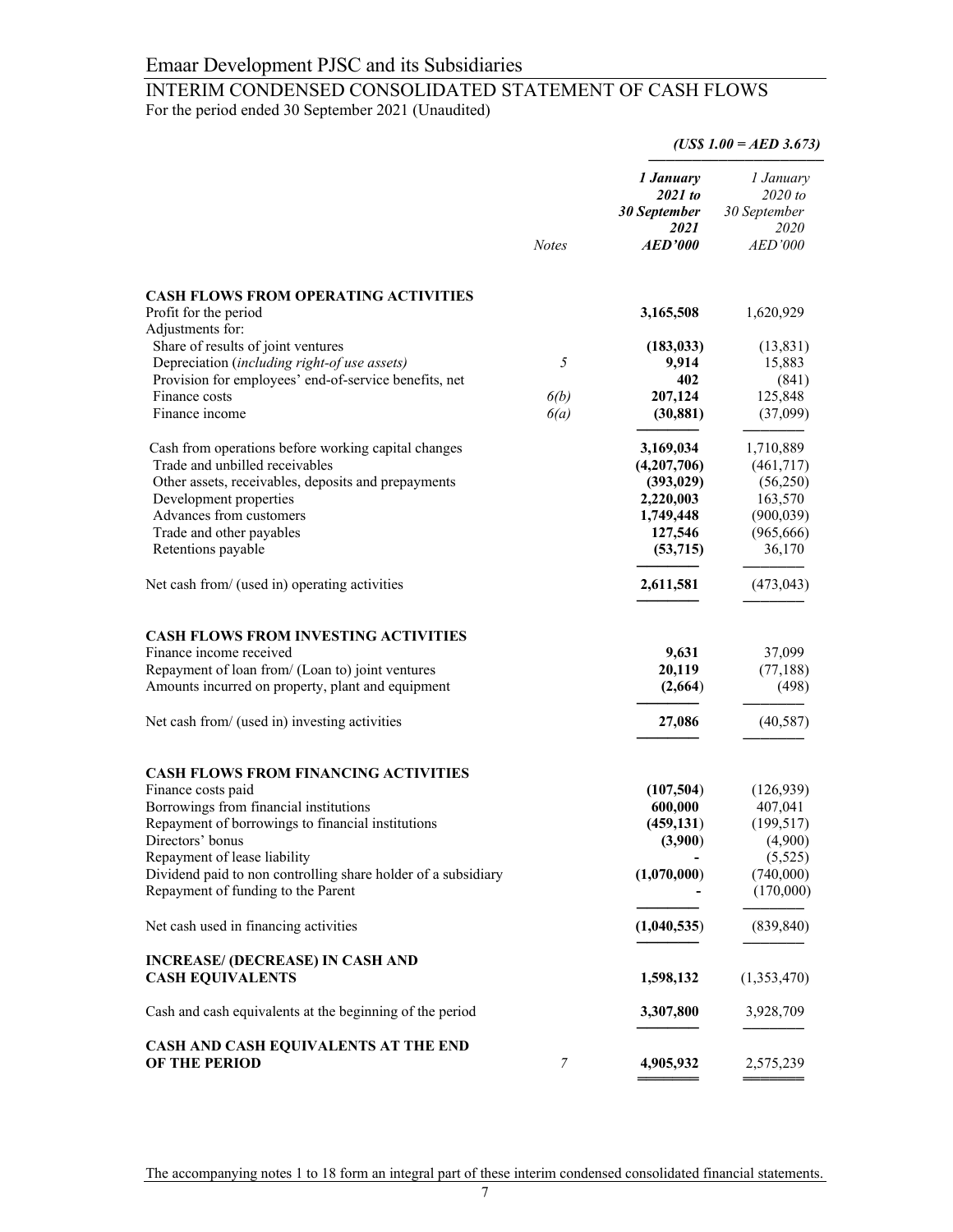# **1 CORPORATE INFORMATION**

The incorporation of Emaar Development PJSC (the "Company") as a Public Joint Stock Company was approved by the Securities and Commodities Authority according to Federal Law No.4 of 2000 on 20 November 2017 and the registration certificate was issued on 21 November 2017. The Company's registered office is at P.O. Box 48882, Dubai, United Arab Emirates ("UAE").

The Company is a subsidiary of Emaar Properties PJSC (the "Parent Company" or "Parent"), a company incorporated in the UAE and listed on the Dubai Financial Market. The legal status of the Company was converted from a limited liability company to a Public Joint Stock Company (PJSC) by selling 20% through an Initial Public Offering ("IPO"). The Company is listed on the Dubai Financial Market and its shares are traded with effect from 22 November 2017. The Company and its subsidiaries constitute the Group (the "Group").

The principal activities of the Group are property development and development management in the UAE.

The interim condensed consolidated financial statements were authorised for issue on 14 November 2021.

# **2.1 BASIS OF PREPARATION**

The interim condensed consolidated financial statements of the Group for the period ended 30 September 2021 have been prepared in accordance with International Accounting Standard (IAS) 34: *Interim Financial Reporting.*

The interim condensed consolidated financial statements do not contain all information and disclosures required for full financial statements prepared in accordance with International Financial Reporting Standards (IFRS) and should be read in conjunction with the Group's annual consolidated financial statements for the year ended 31 December 2020. The same accounting policies, methods of computation, significant accounting judgments and estimates and assumptions are followed in these interim condensed consolidated financial statements as compared with the most recent annual consolidated financial statements, except for the new standards, amendments and significant estimates and judgements adopted during the current period as explained below in notes 2.2 and 2.3.

The interim condensed consolidated financial statements have been prepared in United Arab Emirates Dirhams (AED), which is the Company's functional and presentation currency, and all values are rounded to the nearest thousand except where otherwise indicated. Each entity in the Group determines its own functional currency and items included in the financial statements of each entity are measured using that functional currency.

The interim condensed consolidated financial statements have been prepared on a historical cost basis. Historical cost is generally based on the fair value of the consideration given in exchange for assets.

The preparation of interim condensed consolidated financial statements on the basis described above requires management to make judgements, estimates and assumptions that affect the application of policies and reported amounts of assets and liabilities, income and expenses. The estimates and associated assumptions are based on historical experience and various other factors that are believed to be reasonable under the circumstances, the results of which for the basis of making the judgements about carrying values of assets and liabilities that are not readily apparent from other sources. Actual results may differ from these estimates.

Certain comparative amounts have been reclassified to conform to the presentation used in these interim condensed consolidated financial statements.

Results for the period ended 30 September 2021 are not necessarily indicative of the results that may be expected for the financial year ending 31 December 2021.

#### **Basis of consolidation**

The interim condensed consolidated financial statements comprise the financial statements of the Company and the entities controlled by the Company as at 30 September 2021. Control is achieved where all the following criteria are met:

- (a) the Group has power over an entity (i.e., existing rights that give it the current ability to direct the relevant activities of the investee);
- (b) the Group has exposure, or rights, to variable returns from its involvement with the entity; and
- (c) the Group has the ability to use its power over the entity to affect the amount of the Company's returns.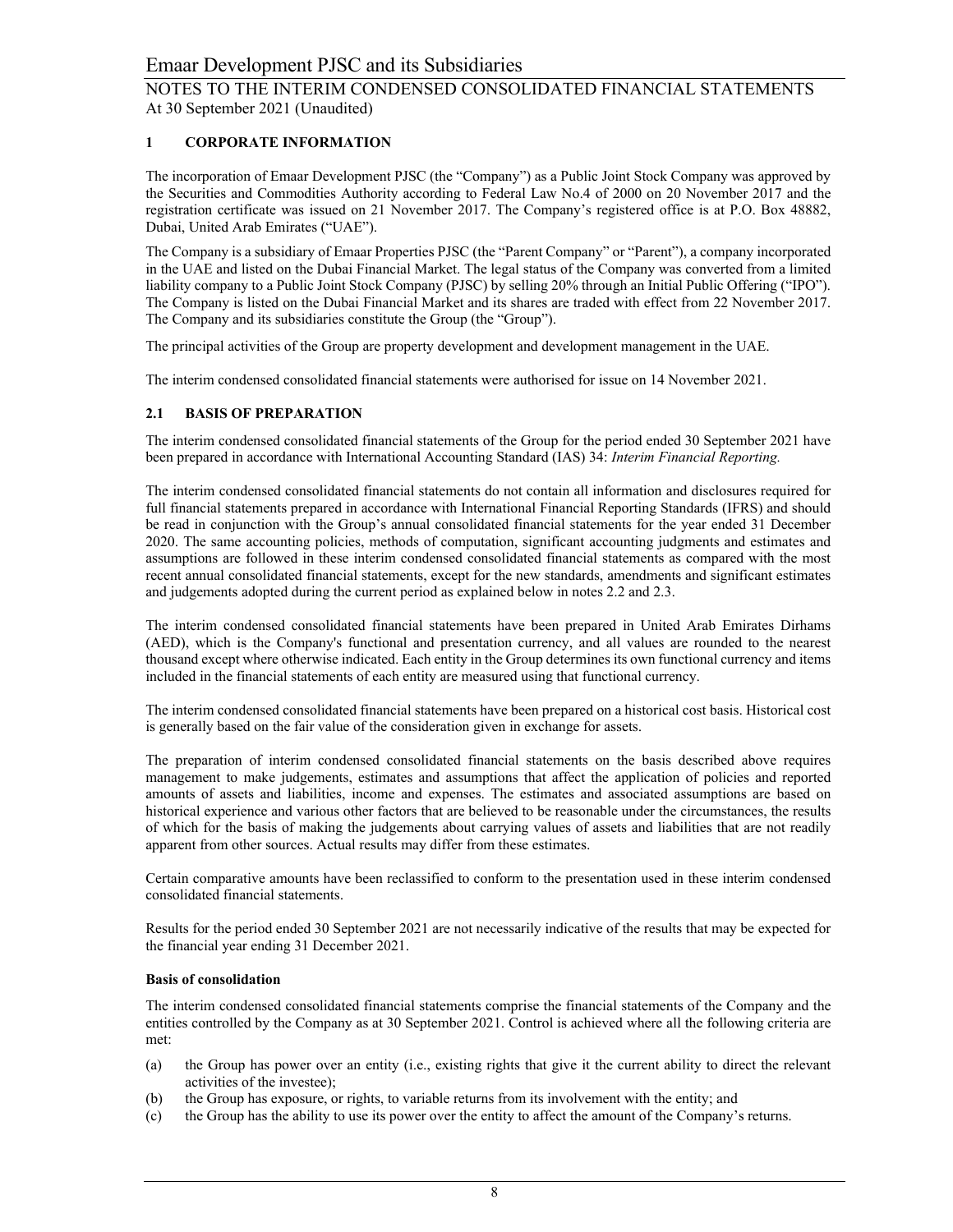# **2.1 BASIS OF PREPARATION (continued)**

#### **Basis of consolidation (continued)**

When the Group has less than a majority of the voting or similar rights of an investee, the Group considers all relevant facts and circumstances in assessing whether it has power over an investee, including:

- The contractual arrangement with the other vote holders of the investee
- Rights arising from other contractual arrangements
- The Group's voting rights and potential voting rights

The Group re-assesses whether or not it controls an investee if facts and circumstances indicate that there are changes to one or more of the three elements of control. Consolidation of a subsidiary begins when the Group obtains control over the subsidiary and ceases when the Group loses control of the subsidiary. Assets, liabilities, income and expenses of a subsidiary acquired or disposed of during the period are included in the interim condensed consolidated financial statements from the date the Group gains control until the date the Group ceases to control the subsidiary.

#### *Subsidiaries*

A subsidiary is fully consolidated from the date of acquisition or incorporation, being the date on which the Group obtains control, and continue to be consolidated until the date when such control ceases. The financial statements of the subsidiaries are prepared for the same reporting period as the Company, using consistent accounting policies. When necessary, adjustments are made to the financial statements of subsidiaries to bring their accounting policies in line with the Group's accounting policies. All intra-group balances, transactions, unrealised gains and losses resulting from intra-group transactions and dividends are eliminated in full.

Non-controlling interest are measured initially at their proportionate share of the acquiree's identifiable net assets at the date of acquisition. Changes in the Group's interest in a subsidiary that do not result in a loss of control are accounted for as equity transactions.

Share of comprehensive income/loss within a subsidiary is attributed to the non-controlling interest even if that results in a deficit balance.

A change in the ownership interest of a subsidiary, without a loss of control, is accounted for as an equity transaction. If the Group losses control over a subsidiary, it:

- Derecognises the assets (including goodwill) and liabilities of the subsidiary;
- Derecognises the carrying amount of any non-controlling interest;
- Derecognises the cumulative translation differences, recorded in equity;
- Recognises the fair value of the consideration received;
- Recognises the fair value of any investment retained;
- Recognises any surplus or deficit in the interim condensed consolidated statement of comprehensive income; and
- Reclassifies the Group's share of components previously recognised in other comprehensive income to the interim condensed consolidated statement of comprehensive income or retained earnings, as appropriate.

Details of the Company's subsidiaries are as follows:

| <b>Subsidiaries</b>           | <b>Place of</b><br>incorporation | <b>Principal activities</b>         | Percentage<br>of effective holding |
|-------------------------------|----------------------------------|-------------------------------------|------------------------------------|
| Dubai Hills Estate LLC        | <b>UAE</b>                       | Property development                | 50%                                |
| Emaar Mina Rashid Development | <b>UAE</b>                       | Buying, selling and development of  | $100\%$                            |
| Owned By Emaar Development    |                                  | real estate and leasing and         |                                    |
| L.L.C                         |                                  | management of self-owned property   |                                    |
| Mina Rashid Properties L.L.C  | <b>UAE</b>                       | Buying, selling and development of  | $100\%$                            |
|                               |                                  | real estate                         |                                    |
| Emaar Gardens L.L.C           | <b>UAE</b>                       | Real Estate Development, Investment | $100\%$                            |
|                               |                                  | in Commercial Enterprises $\&$      |                                    |
|                               |                                  | Management                          |                                    |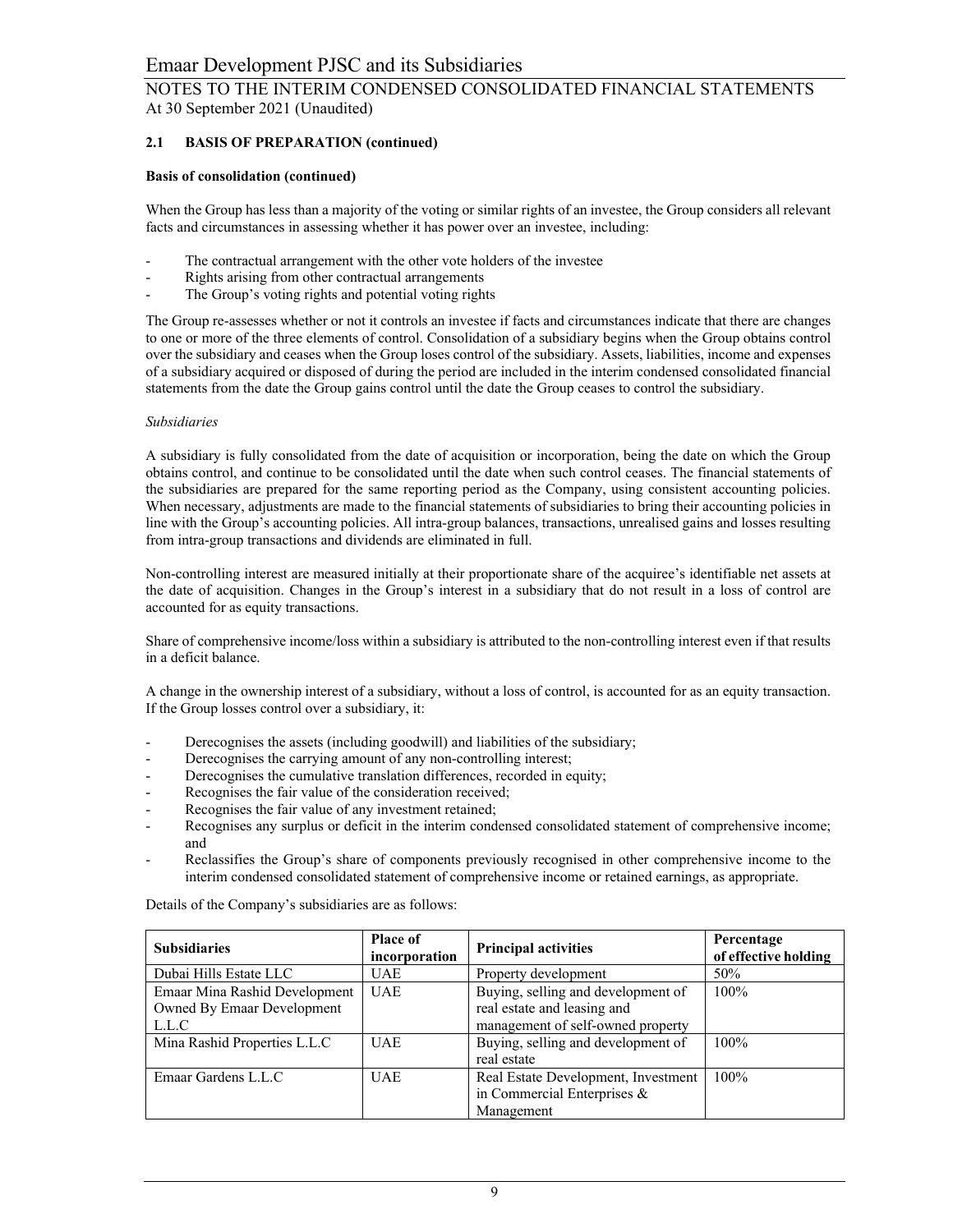# **2.1 BASIS OF PREPARATION (continued)**

#### **Basis of consolidation (continued)**

#### *Joint ventures*

Joint ventures are those entities over whose activities the Group has joint control, established by contractual agreement and requiring unanimous consent for strategic financial and operating decisions whereby the Group has rights to the net assets of the arrangement, rather than rights to its assets and obligations for its liabilities.

The Group's investment in joint ventures are accounted for using the equity method of accounting. Under the equity method of accounting, investments in joint ventures are carried in the interim condensed consolidated statement of financial position at cost, plus post-acquisition changes in the Group's share of net assets of the joint venture companies, less any impairment in value.

The interim condensed consolidated statement of comprehensive income reflects the Group's share of results of its joint ventures. Unrealised profits and losses resulting from transactions between the Group and its joint ventures are eliminated to the extent of the Group's interest in the joint ventures. Unrealised losses are eliminated in the same way as unrealised gains, but only to the extent that there is no evidence of impairment.

# **2.2 SIGNIFICANT ACCOUNTING JUDGMENTS, ESTIMATES AND ASSUMPTIONS**

The preparation of these interim condensed consolidated financial statements requires management to make judgments, estimates and assumptions that affect the reported amounts of revenues, expenses, assets and liabilities, and the accompanying disclosures and the disclosure of contingent liabilities at the reporting date. Uncertainty about these assumptions and estimates could result in outcomes that require a material adjustment to the carrying amount of the assets or liabilities affected in future periods.

Estimates and their underlying assumptions are reviewed on an ongoing basis. Revisions to accounting estimates are recognised in the period in which the estimates are revised.

The key judgments and estimates and assumptions that have a significant impact on the interim condensed consolidated financial statements of the Group are discussed below:

#### **Judgments**

#### *Timing of satisfaction of performance obligations*

The Group is required to assess each of its contracts with customers to determine whether performance obligations are satisfied over time or at a point in time in order to determine the appropriate method of recognising revenue. The Group has assessed that based on the sale and purchase agreements entered into with customers and the provisions of relevant laws and regulations, where contracts are entered into to provide real estate assets to customer, the Group does not create an asset with an alternative use to the Group and usually has an enforceable right to payment for performance completed to date. In these circumstances the Group recognises revenue over time. Where this is not the case revenue is recognised at a point in time.

#### *Determination of transaction prices*

The Group is required to determine the transaction price in respect of each of its contracts with customers. In making such judgment the Group assess the impact of any variable consideration in the contract, due to discounts or penalties, the existence of any significant financing component in the contract and any non-cash consideration in the contract. In determining the impact of variable consideration, the Group uses the "most-likely amount" method in IFRS 15 *Revenue from Contracts with Customers,* whereby the transaction price is determined by reference to the single most likely amount in a range of possible consideration amounts.

#### *Transfer of control in contracts with customers*

In cases where the Group determines that performance obligations are satisfied at a point in time, revenue is recognised when control over the asset that is the subject of the contract is transferred to the customer. In the case of contracts to sell real estate assets this is generally when the consideration for the unit has been substantially received and there are no impediments in the handing over of the unit to the customer.

#### *Consolidation of a subsidiary*

The Group has evaluated all the investee entities including special purpose entities to determine whether it controls the investee as per the criteria laid out by IFRS 10: *Consolidated Financial Statements*. The Group has evaluated, amongst other things, its ownership interest, the contractual arrangements in place and its ability and the extent of its involvement with the relevant activities of the investee entities to determine whether it controls the investee.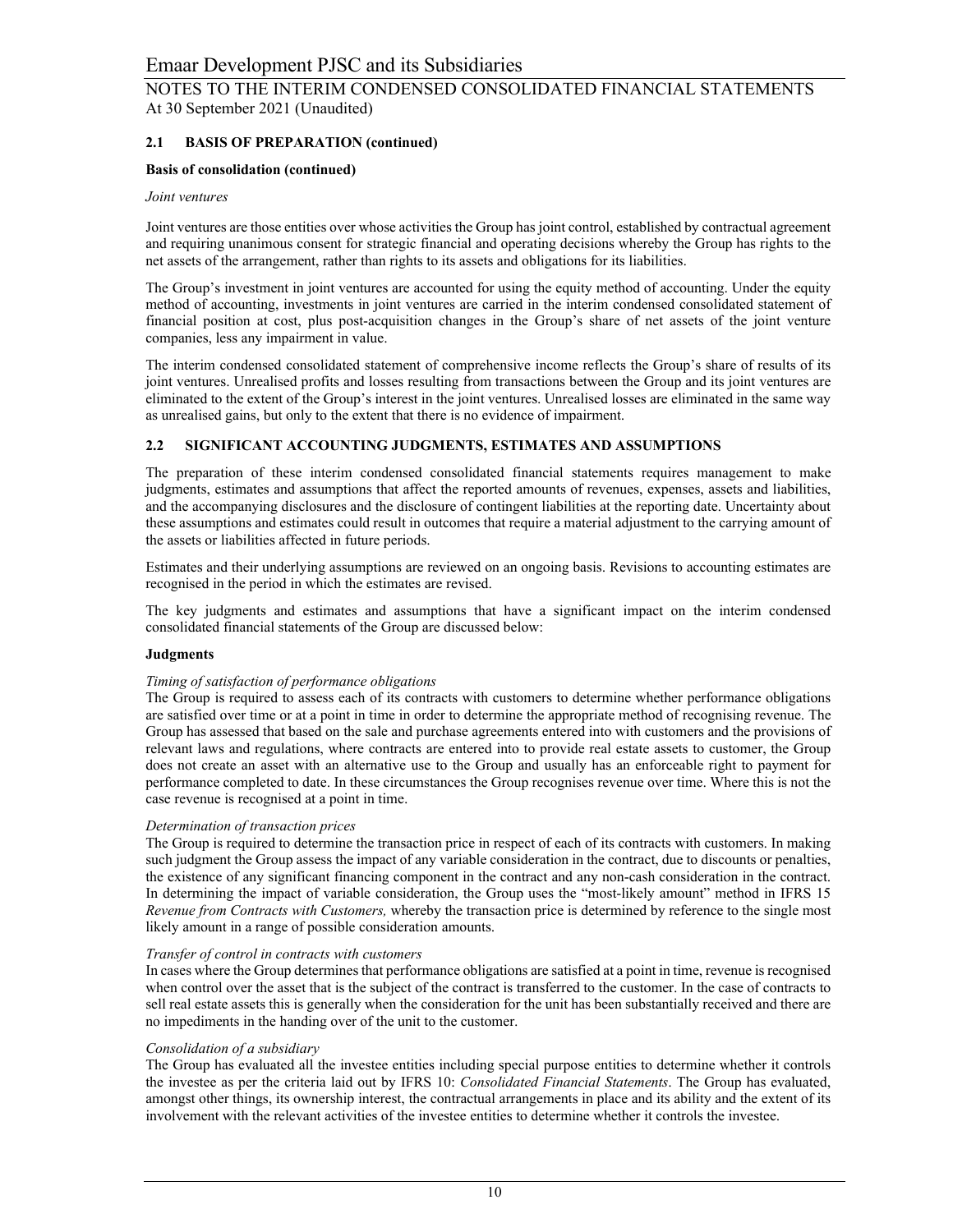# **2.2 SIGNIFICANT ACCOUNTING JUDGMENTS, ESTIMATES AND ASSUMPTIONS (continued)**

#### **Estimations and assumptions**

#### *Split of real estate components*

The interim condensed consolidated financial statements of the Group include certain assets, liabilities, income, expenses and cash flows which are allocated to the Group based on management assumptions and estimates. This mainly includes development properties, trade and other payables, retention payable, advance from customers and selling, general and administrative expenses. These are allocated based on evaluation by project consultant and management best estimate of use of corporate resources by the Group.

#### *Impairment of trade, unbilled receivables and other receivables*

An estimate of the collectible amount of trade, unbilled and other receivables is made when collection of the full amount is no longer probable. For individually significant amounts, this estimation is performed on an individual basis. Amounts which are not individually significant, but which are past due, are assessed collectively and a provision applied based on expected credit losses on such receivables.

#### *Measurement of progress when revenue is recognised over time*

The Group has elected to apply the input method to measure the progress of performance obligations where revenue is recognised over time. The Group considers that the use of the input method which requires revenue recognition on the basis of the Group's efforts to the satisfaction of the performance obligation provides the best reference of revenue actually earned. In applying the input method, the Group estimates the cost to complete the projects in order to determine the amount of revenue to be recognised.

#### *Cost to complete the projects*

The Group estimates the cost to complete the projects in order to determine the cost attributable to revenue being recognised. These estimates include the cost of providing infrastructure, potential claims by contractors as evaluated by the project consultant and the cost of meeting other contractual obligations to the customers.

#### *Impairment of non-financial assets*

The Group assesses whether there are any indicators of impairment for all non-financial assets at each reporting date. The non-financial assets are tested for impairment when there are indicators that the carrying amounts may not be recoverable. When value in use calculations are undertaken, management estimates the expected future cash flows from the asset or cash-generating unit and chooses a suitable discount rate in order to calculate the present value of those cash flows.

#### *Impact of Covid-19*

In January 2020, the World Health Organization ("WHO") announced a global health emergency because of a new strain of coronavirus originating in Wuhan, China (the "COVID-19 Outbreak"). During March 2020, the WHO classified COVID-19 Outbreak as a pandemic based on the rapid increase in exposure and infections across the world. The pandemic nature of this virus has necessitated global travel restrictions and total lockdown in most countries of the world, with negative implications on the global economy, social life and also impacting the Group operations.

The COVID-19 Outbreak has impacted the Group which is reflected in its financial results for the year ended 31 December 2020. As a result, the Group has undertaken various measures, rationalizing its operations by optimizing staff level and operating costs, working closely with its suppliers and customers to minimize impact on revenue and cost, re-evaluating projects and increased collection efforts from various customers. As the lockdown started to ease and travel recommenced in the second half of 2020, the Group witnessed increased real estate sales compared to the initial time of pandemic in early part of 2020. The Group's management continues to evaluate current situation including pricing strategy and cost optimization initiatives.

Management's current assessment of the impact of the COVID-19 outbreak is as follows:

#### *a) Net realisable value assessment of development properties*

The Group's real estate businesses has continued to deliver on projects. Land held for sale and properties classified under development properties are stated at the lower of cost or net realizable value ("NRV"). NRV is assessed with reference to estimated sales prices, costs of completion and advances received, development plans and market conditions existing at the end of the reporting period. The management has considered COVID-19 outbreak indicators to assess the estimated realizable value of its development properties and concluded that there is no material impact due to COVID-19 outbreak, leading to any significant write-downs, considering the head room that the Group has in respect of its development properties.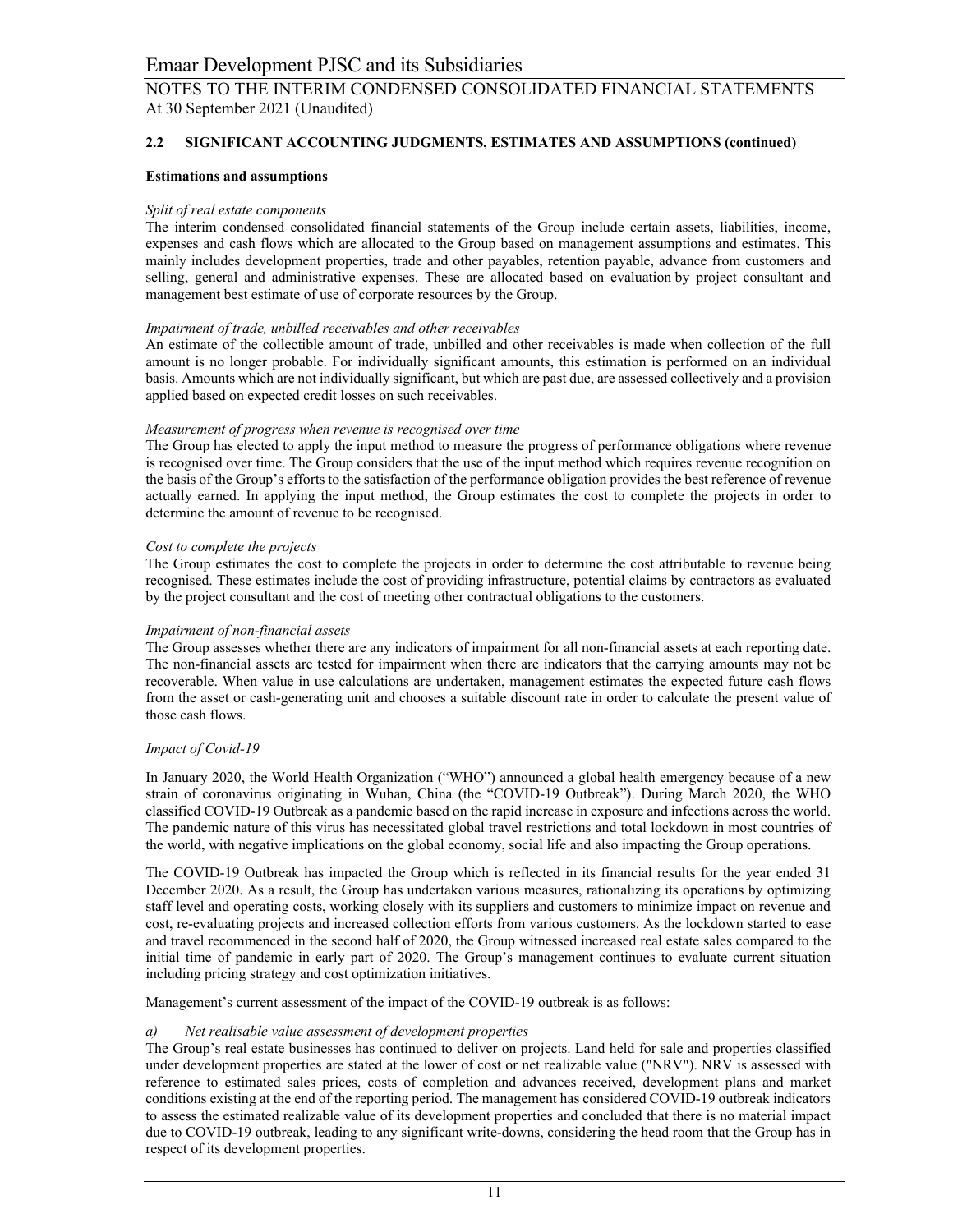# **2.2 SIGNIFICANT ACCOUNTING JUDGMENTS, ESTIMATES AND ASSUMPTIONS (continued)**

#### **Estimations and assumptions (continued)**

### *b) Funding and liquidity*

In response to the pandemic situation, the Group continues to monitor and respond to all liquidity and funding requirements through its plan reflecting the current economic scenarios. The Group believes that, as at 30 September 2021, liquidity position of the Group remains strong and its existing balances of cash and cash equivalents, along with undrawn facilities will be sufficient to satisfy its working capital needs, capital expenditures and other liquidity requirements as they fall due in the foreseeable future

### *c) External property valuation reports*

As at 31 December 2020 valuations contained a material valuation uncertainty clause by the external valuers due to the market disruption caused by the COVID-19 pandemic, which resulted in a reduction in transactional evidence and market yields. This clause does not invalidate the valuation but implies that there is substantially more uncertainty than under normal market conditions. The valuation of properties takes into account the level of pandemic, related economic impact, expected recovery including earning levels of properties. As a result of the continued uncertainty, these assumptions may be revised significantly in the subsequent periods.

### **2.3 CHANGES IN THE ACCOUNTING POLICIES AND DISCLOSURES**

#### **(a) New standards, interpretations and amendments adopted by the Group**

The accounting policies adopted in the preparation of the interim condensed consolidated financial statements are consistent with those followed in the preparation of the Group's annual consolidated financial statements for the year ended 31 December 2020, except for the adoption of new standards and interpretations effective as of 1 January 2021 and note as mentioned below. Although these new standards and amendments apply for the first time in 2021, they do not have a material impact on the annual consolidated financial statements or the interim condensed consolidated financial statements of the Group.

• Interest Rate Benchmark Reform Phase 2 - Amendments to IFRS 9, IAS 39, IFRS 7, IFRS 4 and IFRS 16

#### **(b) Standards, amendments and interpretations in issue but not effective**

The new and amended standards and interpretations that are issued, but not yet effective, up to the date of issuance of the Group's interim condensed consolidated financial statements are disclosed below. The Group intends to adopt these new and amended standards, if applicable, when they become effective.

- **Amendments to IAS 37**  What is included in cost of fulfilling a contract for onerous contracts (Effective 1 January 2022)
- **Annual Improvements to IFRS Standards 2018 2020** Amendments to IFRS 1, IFRS 9, illustrative examples accompanying IFRS 16 and IAS 41 (effective 1 January 2022)
- **Property, Plant and Equipment, amendments to IAS 16** Amendments clarity treatment of proceeds before intended use (effective 1 January 2022)
- **•** Reference to the Conceptual Framework Amendments to IFRS 3 (effective 1 January 2022)
- **Definition of Accounting estimates, amendments to IAS 8** The amendments introduce a new definition for accounting estimates: clarifying that they are monetary amounts in the financial statements that are subject to measurement uncertainty. (effective 1 January 2023)
- **IFRS 10 and IAS 28** Sale or Contribution of Assets between an investor and its Associate or Joint Venture (the effective date has been deferred indefinitely, but an entity that early adopts the amendments must apply them prospectively)

The Group does not expect the adoption of the above new standards, amendments and interpretations to have a material impact on the future consolidated financial statements of the Group.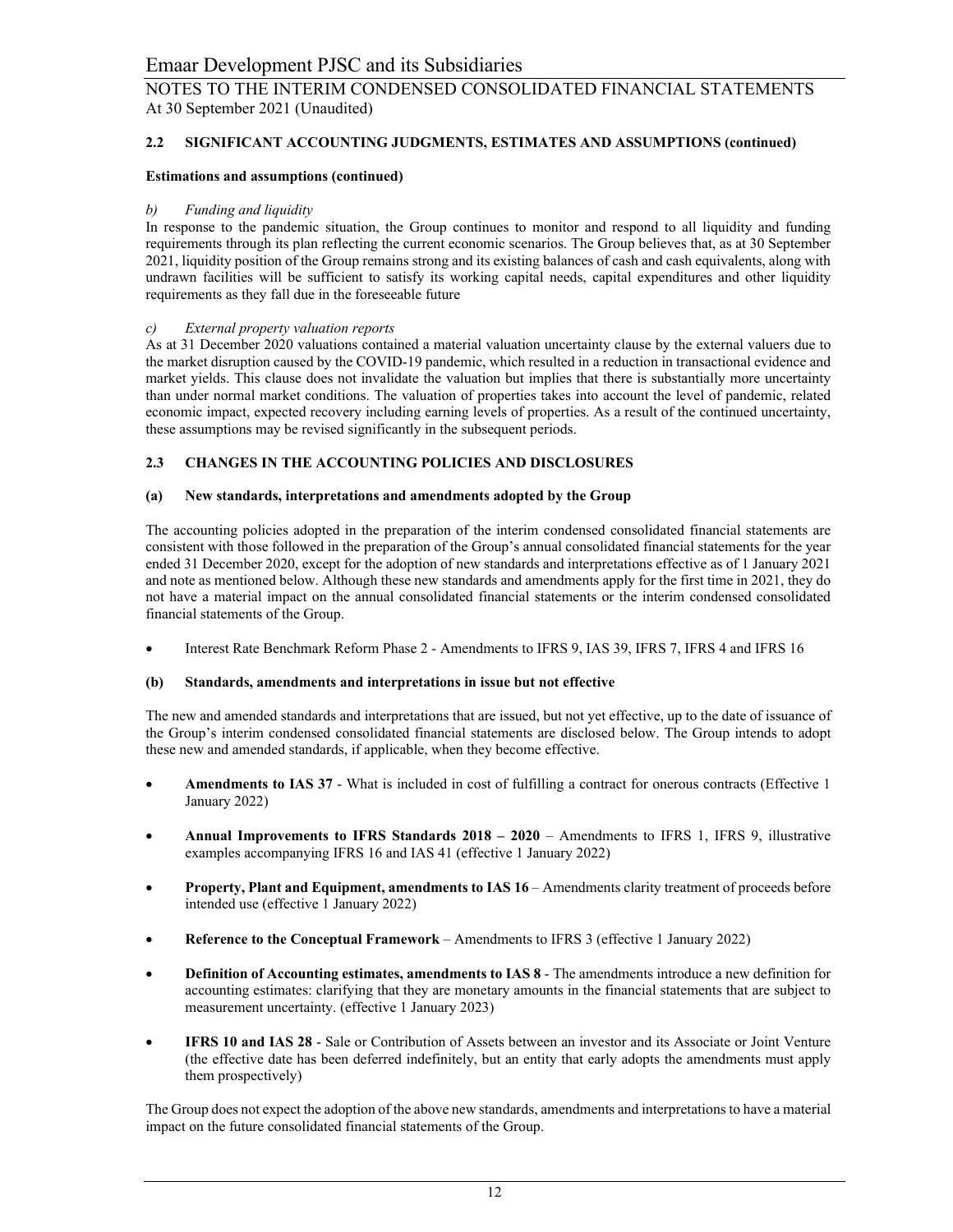# **2.4 SUMMARY OF SIGNIFICANT ACCOUNTING POLICIES**

The same accounting policies, methods of computation, significant accounting judgments and estimates and assumptions are followed in these interim condensed consolidated financial statements as compared with the most recent annual consolidated financial statements for the year ended 31 December 2020, except for the new standards and amendments adopted during the current period as explained in note 2.3.

#### **Revenue recognition**

#### *Revenue from contracts with customers*

The Group recognises revenue from contracts with customers based on a five-step model as set out in IFRS 15:

- Step 1. Identify the contract(s) with a customer: A contract is defined as an agreement between two or more parties that creates enforceable rights and obligations and sets out the criteria for every contract that must be met.
- Step 2. Identify the performance obligations in the contract: A performance obligation is a promise in a contract with a customer to transfer a good or service to the customer.
- Step 3. Determine the transaction price: The transaction price is the amount of consideration to which the Group expects to be entitled in exchange for transferring promised goods or services to a customer, excluding amounts collected on behalf of third parties.
- Step 4. Allocate the transaction price to the performance obligations in the contract: For a contract that has more than one performance obligation, the Group will allocate the transaction price to each performance obligation in an amount that depicts the amount of consideration to which the Group expects to be entitled in exchange for satisfying each performance obligation.
- Step 5. Recognise revenue when (or as) the entity satisfies a performance obligation.

The Group satisfies a performance obligation and recognises revenue over time, if one of the following criteria is met:

- 1. The customer simultaneously receives and consumes the benefits provided by the Group's performance as the Group performs; or
- 2. The Group's performance creates or enhances an asset that the customer controls as the asset is created or enhanced; or
- 3. The Group's performance does not create an asset with an alternative use to the Group and the entity has an enforceable right to payment for performance completed to date.

For performance obligations where one of the above conditions are not met, revenue is recognised at the point in time at which the performance obligation is satisfied.

When the Group satisfies a performance obligation by delivering the promised goods or services it creates a contract asset based on the amount of consideration earned by the performance. Where the amount of consideration received from a customer exceeds the amount of revenue recognised this gives rise to a contract liability.

Revenue is measured at the fair value of the consideration received or receivable, taking into account contractually defined terms of payment and excluding taxes and duty. The Group assesses its revenue arrangements against specific criteria to determine if it is acting as principal or agent. The Group has concluded that it is acting as a principal in all of its revenue arrangements. Revenue is recognised in the interim condensed consolidated statement of comprehensive income to the extent that it is probable that the economic benefits will flow to the Group and the revenue and costs, if applicable, can be measured reliably.

#### *Revenue from sale of land*

The performance obligation with regards to sale of land is satisfied at a point in time when customer has access to the plot. The Company has established a criteria of having a signed sales agreement and payment of 20% or more to grant access of plot to the customer.

Upon recognition of revenue against a certain plot, the infrastructure cost allocated to the plot of land is released to the statement of comprehensive income, as cost of revenue.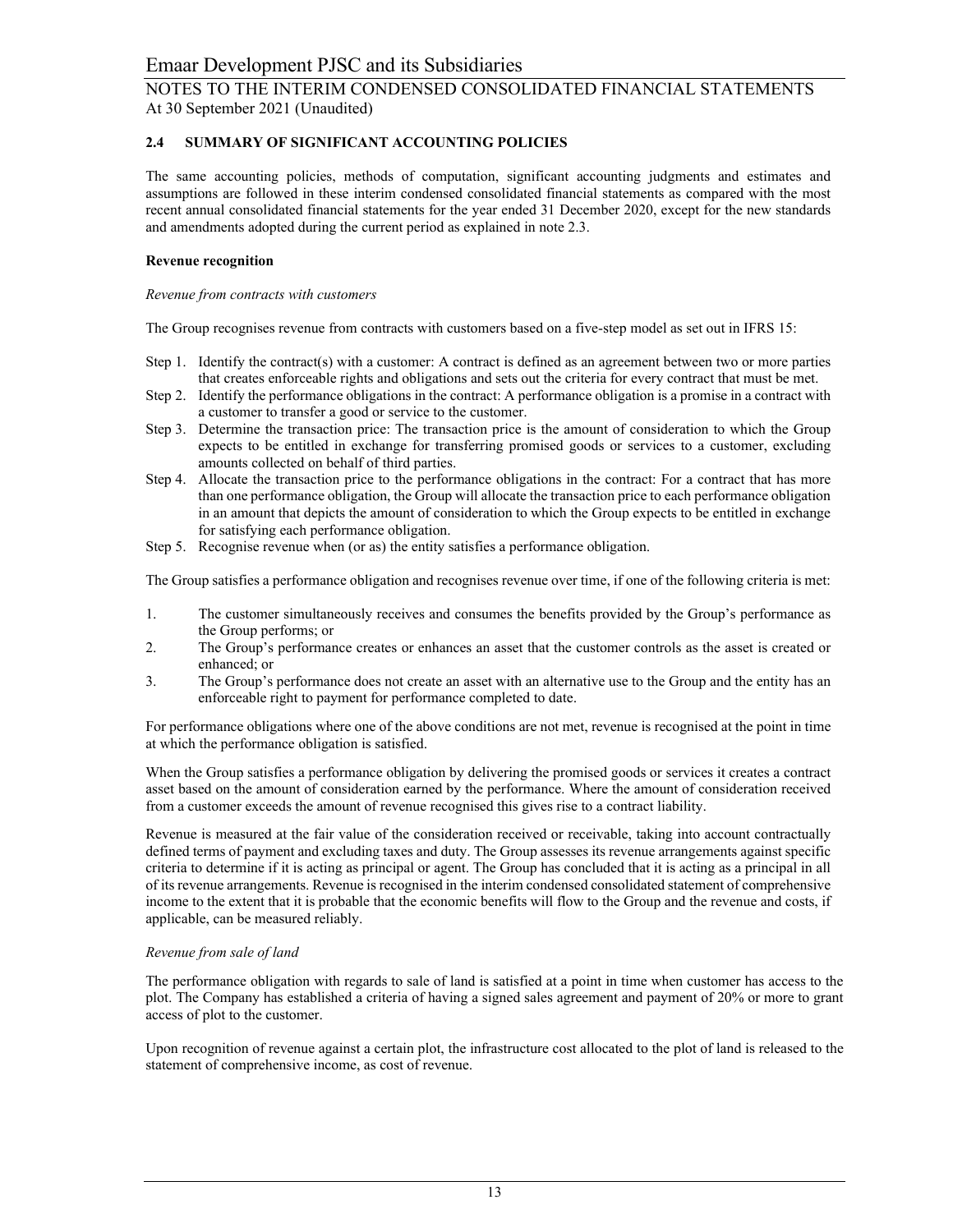# **2.4 SUMMARY OF SIGNIFICANT ACCOUNTING POLICIES (continued)**

#### **Revenue recognition (continued)**

#### *Development services*

Revenue from rendering of development management services is recognised when the outcome of the transaction can be estimated reliably, by reference to the stage of completion of the development obligation at the reporting date. Where the outcome cannot be measured reliably, revenue is recognised only to the extent that the expenses incurred are eligible to be recovered.

#### **Interest income**

Interest income is recognised as the interest accrues using the effective interest method, under which the rate used exactly discounts estimated future cash receipts through the expected life of the financial asset to the net carrying amount of the financial asset.

#### **Borrowing costs**

Borrowing costs directly attributable to the acquisition or construction of qualifying assets, which are assets that necessarily take a substantial period of time to get ready for their intended use or sale, are added to the cost of those assets, until such time as the assets are substantially ready for their intended use or sale. Borrowing costs consist of interest and other costs that an entity incurs in connection with the borrowing of funds.

All other borrowing costs are recognised in the interim condensed consolidated income statement in the year in which they are incurred.

#### **Property, plant and equipment**

Property, plant and equipment are measured at cost (which includes capitalised borrowing costs) less accumulated depreciation and any impairment in value. Depreciation is calculated on a straight-line basis over the estimated useful lives as follows:

| Sales centers (included in land and buildings) | $1 - 10$ vears |
|------------------------------------------------|----------------|
| Computers and office equipment                 | $2 - 5$ years  |
| Motor vehicles                                 | $3 - 5$ vears  |
| Furniture and fixtures                         | $2 - 5$ vears  |

No depreciation is charged on land and capital work-in-progress. The useful lives, depreciation method and residual values are reviewed periodically to ensure that the method and period of depreciation are consistent with the expected pattern of economic benefits from these assets.

Expenditure incurred to replace a component of an item of property, plant and equipment that is accounted for separately is capitalised and the carrying amount of the component that is replaced is written off. Other subsequent expenditure is capitalised only when it increases future economic benefits of the related item of property, plant and equipment. All other expenditure is recognised in the interim condensed consolidated statement of comprehensive income as the expense is incurred.

Property, plant and equipment are reviewed for impairment whenever events or changes in circumstances indicate that the carrying amount of property, plant and equipment may not be recoverable. Whenever the carrying amount of property, plant and equipment exceeds their recoverable amount, an impairment loss is recognised in the condensed consolidated statement of comprehensive income. The recoverable amount is the higher of fair value less costs to sell of property, plant and equipment and the value in use. The fair value less costs to sell is the amount obtainable from the sale of property, plant and equipment in an arm's length transaction while value in use is the present value of estimated future cash flows expected to arise from the continuing use of property, plant and equipment and from its disposal at the end of its useful life.

Reversal of impairment losses other than goodwill impairment recognised in the prior years are recorded when there is an indication that the impairment losses recognised for the property, plant and equipment no longer exist or have reduced.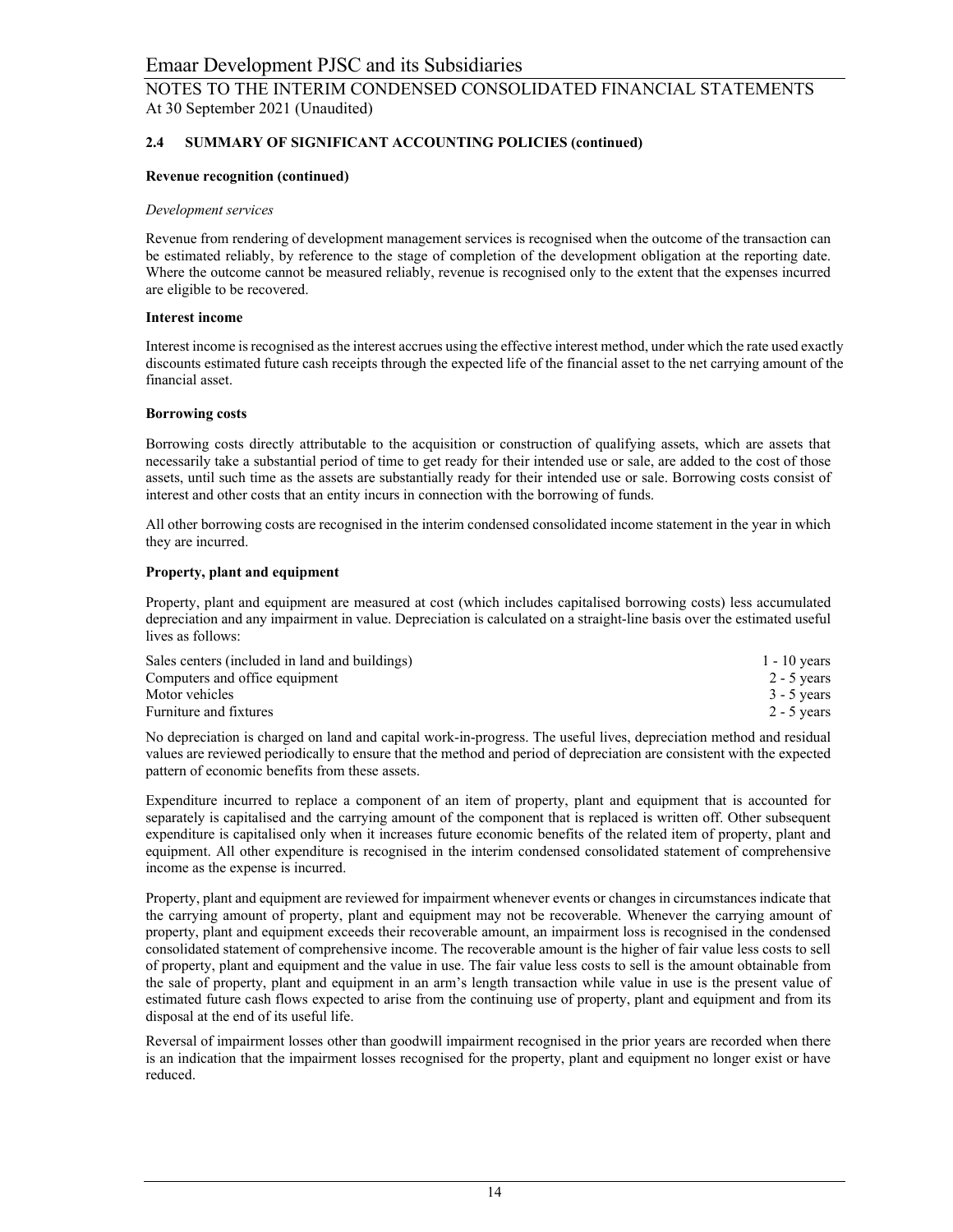# **2.4 SUMMARY OF SIGNIFICANT ACCOUNTING POLICIES (continued)**

### **Development properties**

Properties acquired, constructed or in the course of construction for sale in the ordinary course of business are classified as development properties and are stated at the lower of cost or net realisable value. Cost includes:

- Freehold and leasehold rights for land;
- Amounts paid to contractors for construction; and
- Planning and design costs, costs of site preparation, professional fees for legal services, property transfer taxes, construction overheads and other directly attributable costs.

Net realisable value is the estimated selling price in the ordinary course of the business, based on market prices at the reporting date and discounted for the time value of money if material, less costs to completion and the estimated costs of sale.

The cost of development properties recognised in the interim condensed consolidated statement of comprehensive income on sale is determined with reference to the specific costs incurred on the property sold and an allocation of any non-specific costs based on the relative size of the property sold.

The management reviews the carrying values of the development properties on an annual basis.

### **Right-of-use assets**

The Group recognises right-of-use assets at the commencement date of the lease (i.e., the date the underlying asset is available for use). Right-of-use assets are measured at cost, less any accumulated depreciation and impairment losses, and adjusted for any remeasurement of lease liabilities. The cost of right-of-use assets includes the amount of lease liabilities recognised, initial direct costs incurred, and lease payments made at or before the commencement date less any lease incentives received. Unless the Group is reasonably certain to obtain ownership of the leased asset at the end of the lease term, the recognised right-of-use assets are depreciated on a straight-line basis over the shorter of its estimated useful life and the lease term. Right-of-use assets are subject to impairment.

#### **Financial assets**

All financial assets are recognised and derecognised on trade date when the purchase or sale of a financial asset is made under a contract whose terms require delivery of the financial asset within the timeframe established by the market concerned. Financial assets are initially measured at cost, plus transaction costs, except for those financial assets classified as at fair value through other comprehensive income or profit or loss, which are initially measured at fair value. Trade receivables are initially recognised when they are originated. Trade and unbilled receivables that do not contain a significant financing component or for which the Group has applied the practical expedient are measured at the transaction price determined under IFRS 15. All recognised financial assets are subsequently measured in their entirety at either amortised cost or fair value.

The fair value of financial instruments that are actively traded in organised financial markets is determined by reference to quoted market bid prices for assets and offer prices for liabilities, at the close of business on the reporting date. If quoted market prices are not available, reference can also be made to broker or dealer price quotations.

The fair value of floating rate and overnight deposits with credit institutions is their carrying value. The carrying value is the cost of the deposit and accrued interest. The fair value of fixed interest-bearing deposits is estimated using discounted cash flow techniques. Expected cash flows are discounted at current market rates for similar instruments at the reporting date.

#### *Classification of financial assets*

The classification of financial assets at initial recognition depends on the financial asset's contractual cash flow characteristics and the Group's business model for managing them. In order for a financial asset to be classified and measured at amortised cost or fair value through OCI, it needs to give rise to cash flows that are 'solely payments of principal and interest (SPPI)' on the principal amount outstanding. This assessment is referred to as the SPPI test and is performed at an instrument level.

For the purposes of classifying financial assets, an instrument is an 'equity instrument' if it is a non-derivative and meets the definition of 'equity' for the issuer (under IAS 32: Financial Instruments: Presentation) except for certain non-derivative puttable instruments presented as equity by the issuer. All other non-derivative financial assets are 'debt instruments'.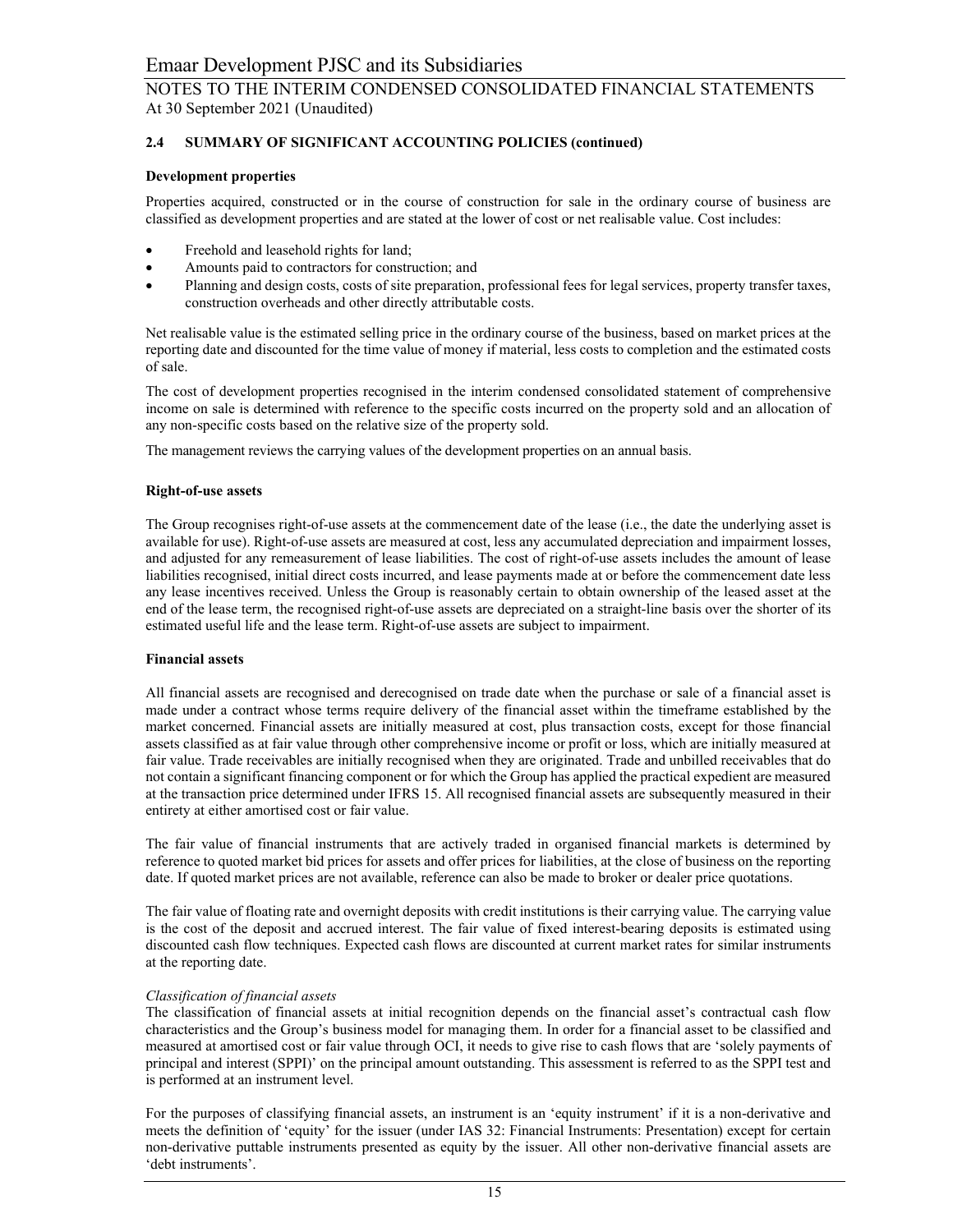# **2.4 SUMMARY OF SIGNIFICANT ACCOUNTING POLICIES (continued)**

### **Financial assets (contined)**

#### *Equity investments*

All financial assets that are equity investments are measured at fair value either through other comprehensive income or through profit or loss. This is an irrevocable choice that the Group has made on adoption of IFRS 9 or will make on subsequent acquisition of equity investments unless the equity investments are held for trading, in which case, they must be measured at fair value through profit or loss. Gain or loss on disposal of equity investments is not recycled. Dividend income for all equity investments is recorded through the interim condensed consolidated income statement when the right of payment has been established, except when the Group benefits from such proceeds as a recovery of part of the cost of the financial asset, in which case, such gains are recorded in OCI. Equity instruments designated at fair value through P&L and OCI are not subject to impairment assessment.

The Group elected to classify irrevocably its non-listed equity investments as financial assets measured at fair value through other comprehensive income.

#### *Debt instruments*

Debt instruments are also measured at fair value through other comprehensive income (OCI) unless they are classified at amortised cost. They are classified at amortised cost only if:

- the asset is held within a business model whose objective is to hold the asset to collect the contractual cash flows; and
- the contractual terms of the debt instrument give rise, on specified dates, to cash flows that are solely payments of principal and interest on the principal outstanding.

### *Cash and cash equivalents*

For the purpose of the statement of cash flows, cash and cash equivalents consist of cash in hand, bank balances and short-term deposits with an original maturity of three months or less, net of outstanding bank overdrafts.

#### *Trade and unbilled receivables*

Trade receivables are stated at original invoice amount (unless there is a significant financing component) less expected credit losses. When a trade receivable is uncollectible, it is written off against provision for doubtful debts. Subsequent recoveries of amounts previously written off are credited to the interim condensed consolidated income statement.

Services rendered but not billed at the reporting date are accrued as per the terms of the agreements as unbilled receivables.

#### *Foreign exchange gains and losses*

The fair value of financial assets denominated in a foreign currency is determined in that foreign currency and translated at the spot rate at the end of the reporting period. The foreign exchange component forms part of its fair value gain or loss. For financial assets classified as at fair value through profit or loss, the foreign exchange component is recognised in the interim condensed consolidated statement of comprehensive income. For financial assets designated at fair value through other comprehensive income any foreign exchange component is recognised in the interim condensed consolidated statement of comprehensive income. For foreign currency denominated debt instruments classified at amortised cost, the foreign exchange gains and losses are determined based on the amortised cost of the asset and are recognised in the 'other gains and losses' line item in the interim condensed consolidated statement of comprehensive income.

#### *Derecognition of financial assets*

A financial asset (or, when applicable, a part of a financial asset or part of a group of similar financial assets) is derecognised when:

- The rights to receive cash flows from the asset have expired; or
- The Group retains the right to receive cash flows from the asset, but has assumed an obligation to pay them in full without material delay to a third party under a 'pass-through' arrangement, and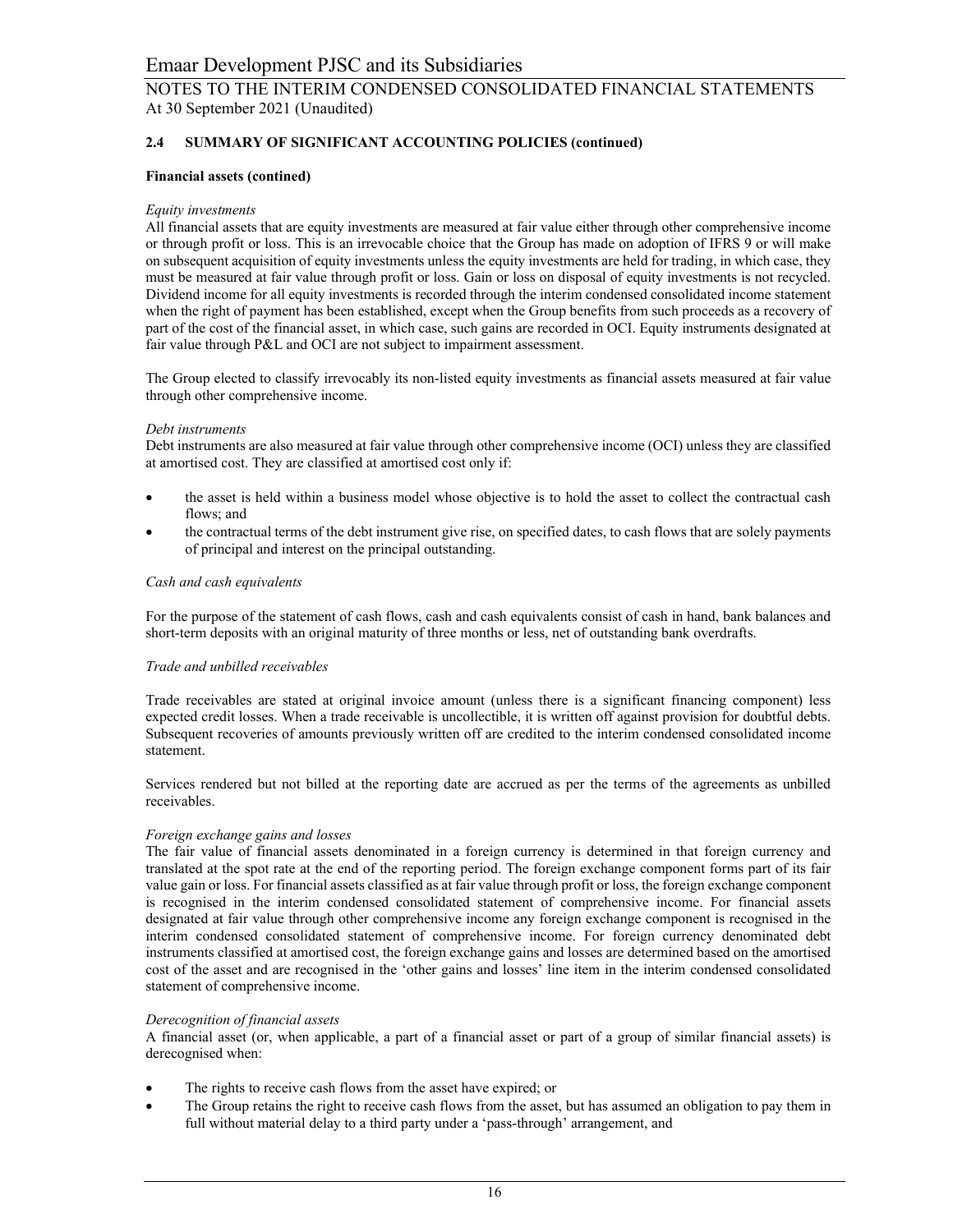# **2.4 SUMMARY OF SIGNIFICANT ACCOUNTING POLICIES (continued)**

#### **Financial assets (continued)**

#### *Derecognition of financial assets (contined)*

- The Group has transferred its rights to receive cash flows from the asset and either:
	- has transferred substantially all the risks and rewards of the asset, or
	- has neither transferred nor retained substantially all the risks and rewards of the asset but has transferred control of the asset.

When the Group has transferred its right to receive cash flows from an asset or has entered into a pass-through arrangement, it evaluates if and to what extent it has retained the risks and rewards of ownership. When it has neither transferred nor retained substantially all the risks and rewards of the asset nor transferred control of the asset, the asset is recognised to the extent of the Group's continuing involvement in the asset. Continuing involvement that takes the form of a guarantee over the transferred asset is measured at the lower of the original carrying amount of the asset and the maximum amount of consideration that the Group could be required to repay.

#### *Impairment of financial assets*

The Group recognises an allowance for expected credit losses ("ECL") for all debt instruments and contract assets not held at fair value through profit or loss. ECLs are based on the difference between the contractual cash flows due in accordance with the contract and all the cash flows that the Group expects to receive. The shortfall is then discounted at an approximation to the asset's original effective interest rate.

ECLs are recognised in two stages. For credit exposures for which there has not been a significant increase in credit risk since initial recognition, ECLs are provided for credit losses that result from default events that are possible within the next 12-months (a 12-month ECL). For those credit exposures for which there has been a significant increase in credit risk since initial recognition, a loss allowance is required for credit losses expected over the remaining life of the exposure, irrespective of the timing of the default (a lifetime ECL).

When determining whether the credit risk of a financial asset has increased significantly since initial recognition and when estimating ECLs, the Group considers reasonable and supportable information that is relevant and available without undue cost or effort. This includes both quantitative and qualitative information and analysis, based on the Group's historical experience and informed credit assessment, that includes forward-looking information.

For trade and unbilled receivables and other receivables, the Group applies a simplified approach in calculating ECLs based on lifetime expected credit losses. The Group has established a provision matrix that is based on the Group's historical credit loss experience, adjusted for forward-looking factors specific to the debtors and the economic environment. The expected credit losses are recognised in the interim condensed consolidated statement of comprehensive income.

The Group consider a financial asset to be in default when internal or external information indicates that the Group is unlikely to receive the outstanding contractual amounts in full before taking into account any credit enhancements held by the Group. A financial asset is written off when there is no reasonable expectation of recovering the contractual cash flows.

At each reporting date, the Group assesses whether financial assets carried at amortised cost and debt securities at FVOCI are credit impaired. A financial asset is 'credit-impaired' when one or more events that have a detrimental impact on the estimated future cash flows of the financial asset have occurred.

Evidence that a financial asset is credit impaired includes the following observable data:

- significant financial difficulty of the debtor;
- a breach of contract such as a default or being more than 90 days past due;
- –– the restructuring of a loan or advance by the Group on terms that the Group would not consider otherwise;
- it is probable that the debtor will enter bankruptcy or other financial reorganisation; or
- the disappearance of an active market for a security because of financial difficulties.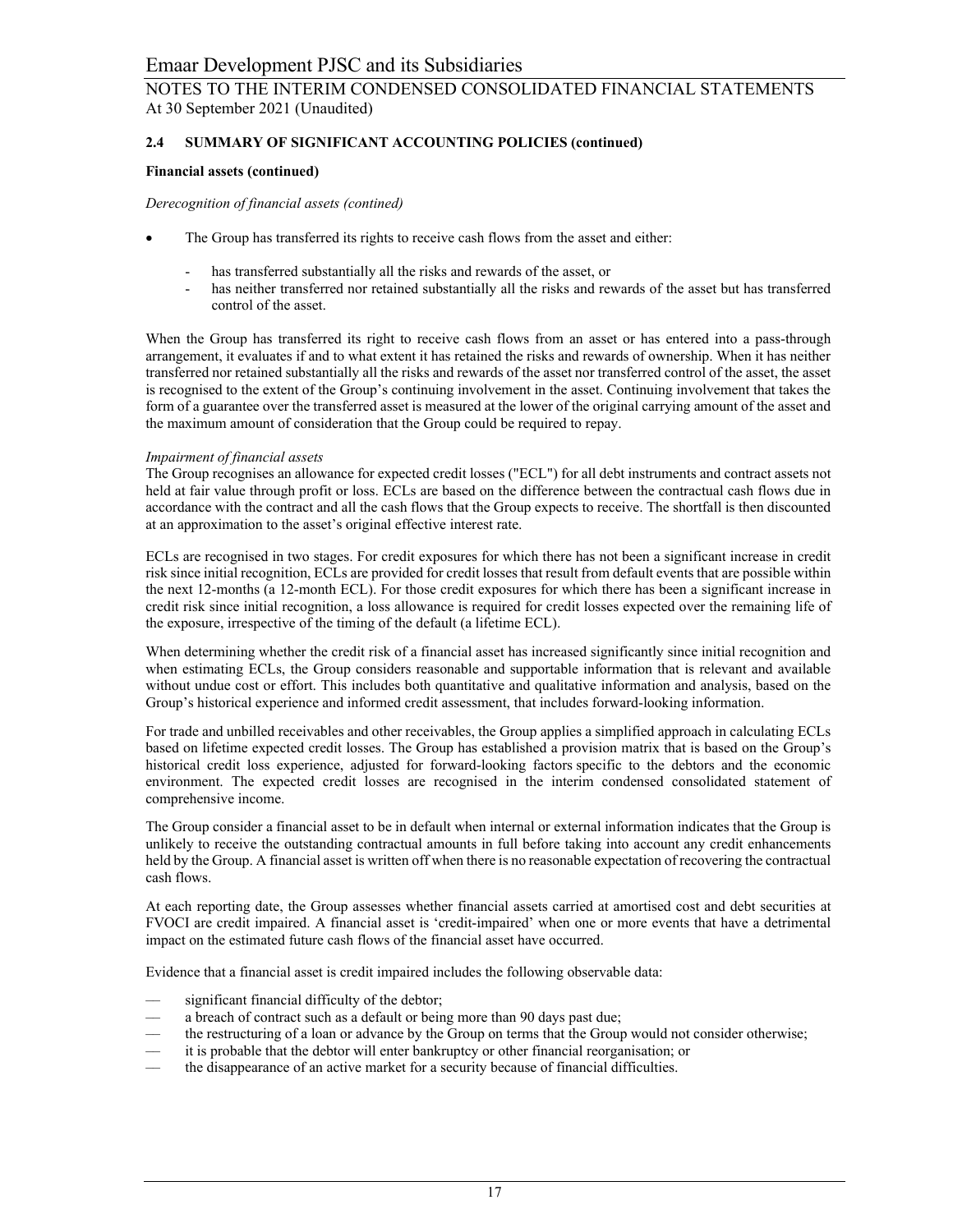# **2.4 SUMMARY OF SIGNIFICANT ACCOUNTING POLICIES (continued)**

#### **Impairment of non-financial assets**

The Group assesses at each reporting date whether there is an indication that a non-financial asset (other than inventories, contract assets and deferred tax assets) may be impaired. If any indication exists, or when annual impairment testing for an asset is required, the Group estimates the asset's recoverable amount. An asset's recoverable amount is the higher of an asset's or cash-generating unit's (CGU) fair value less costs to sell and its value in use and is determined for an individual asset, unless the asset does not generate cash inflows that are largely independent of those from other assets or groups of assets. Where the carrying amount of an asset or CGU exceeds its recoverable amount, the asset is considered impaired and is written down to its recoverable amount. In assessing value in use, the estimated future cash flows are discounted to their present value using a pre-tax discount rate that reflects current market assessments of the time value of money and the risks specific to the asset or CGU. In determining fair value less costs to sell, an appropriate valuation model is used. These calculations are corroborated by valuation multiples, quoted share prices for publicly traded entities or other available fair value indicators.

Impairment losses are recognised in the interim condensed consolidated statement of comprehensive income in those expense categories consistent with the function of the impaired asset. They are allocated first to reduce the carrying amount of any goodwill allocated to the CGU, and then to reduce the carrying amounts of the other assets in the CGU on a pro rata basis.

For assets excluding goodwill, an assessment is made at each reporting date as to whether there is any indication that previously recognised impairment losses may no longer exist or may have decreased. If such indication exists, the Group estimates the asset's or cash-generating unit's recoverable amount. A previously recognised impairment loss is reversed only if there has been a change in the assumptions used to determine the asset's recoverable amount since the last impairment loss was recognised. The reversal is limited so that the carrying amount of the asset does not exceed its recoverable amount, nor exceed the carrying amount that would have been determined, net of depreciation, had no impairment loss been recognised for the asset in prior years. Such reversal is recognised in the interim condensed consolidated statement of comprehensive income.

#### **Financial liabilities and equity instruments issued by the Group**

Debt and equity instruments are classified as either financial liabilities or as equity instruments in accordance with the substance of the contractual agreements. Financial liabilities within the scope of IFRS 9 are classified as financial liabilities at fair value through profit or loss, loans and borrowings, or as derivative instrument as appropriate. The Group determines the classification of its financial liabilities at the initial recognition.

#### *Trade and other payables*

Liabilities are recognised for amounts to be paid in the future for goods or services received, whether billed by the supplier or not.

#### *Lease liabilities*

At the commencement date of the lease, the Group recognises lease liabilities measured at the present value of lease payments to be made over the lease term. The lease payments include fixed payments (including in substance fixed payments) less any lease incentives receivable, variable lease payments that depend on an index or a rate, and amounts expected to be paid under residual value guarantees. The lease payments also include the exercise price of a purchase option reasonably certain to be exercised by the Group and payments of penalties for terminating a lease, if the lease term reflects the Group exercising the option to terminate. The variable lease payments that do not depend on an index or a rate are recognised as expense in the period on which the event or condition that triggers the payment occurs.

In calculating the present value of lease payments, the Group uses the incremental borrowing rate at the lease commencement date if the interest rate implicit in the lease is not readily determinable. After the commencement date, the amount of lease liabilities is increased to reflect the accretion of interest and reduced for the lease payments made. In addition, the carrying amount of lease liabilities is remeasured if there is a modification, a change in the lease term, a change in the in-substance fixed lease payments or a change in the assessment to purchase the underlying asset*.* 

#### *Loans and borrowings*

Term loans are initially recognised at the fair value of the consideration received less directly attributable transaction costs.

After initial recognition, interest-bearing loans and borrowings are subsequently measured at amortised cost using the effective interest rate method. Gains and losses are recognised in the interim condensed consolidated statement of comprehensive income when the liabilities are derecognised as well as through the amortisation process.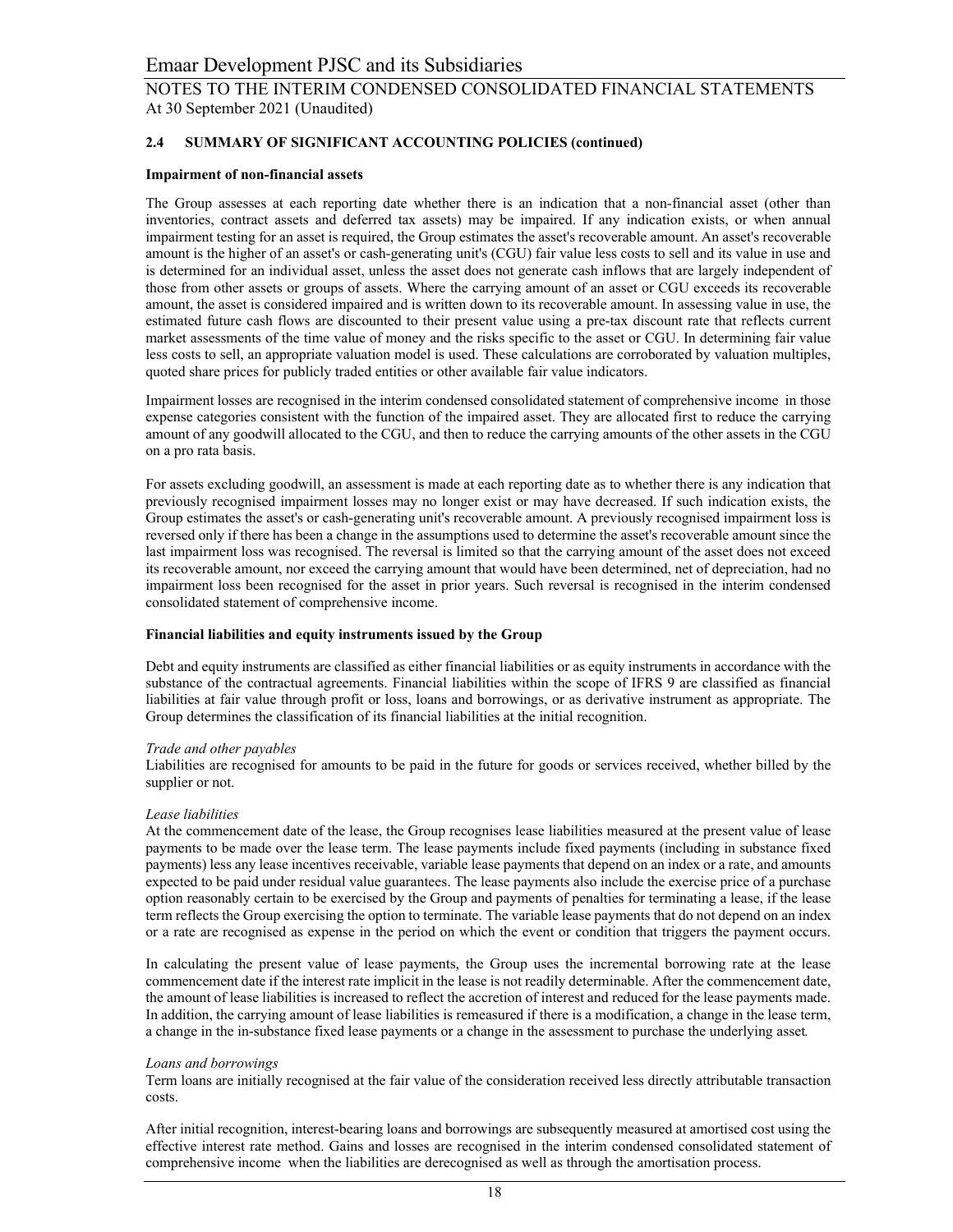# **2.4 SUMMARY OF SIGNIFICANT ACCOUNTING POLICIES (continued)**

#### **Financial liabilities and equity instruments issued by the Group (continued)**

#### *Other financial liabilities*

Other financial liabilities are initially measured at fair value, net of transaction costs and are subsequently measured at amortised cost using the effective interest method, with interest expense recognised on an effective yield basis.

The effective interest method is a method of calculating the amortised cost of a financial liability and of allocating interest expense over the relevant period. The effective interest rate is the rate that exactly discounts estimated future cash payments through the expected life of the financial liability, or, where appropriate, a shorter period.

#### *Derecognition of financial liabilities*

The Group derecognises financial liabilities when, and only when, the Group's obligations are discharged, cancelled or they expire. The Group also derecognises a financial liability when its terms are modified, and the cash flows of the modified liability are substantially different, in which case a new financial liability based on the modified terms is recognised at fair value. On derecognition of a financial liability, the difference between the carrying amount extinguished and the consideration paid (including any non-cash assets transferred or liabilities assumed) is recognised in interim condensed consolidated statement of comprehensive income .

#### *Offsetting of financial instruments*

Financial assets and financial liabilities are offset, and the net amount is reported in the interim condensed consolidated statement of financial position if there is a currently enforceable legal right to offset the recognised amounts and there is an intention to settle on a net basis, to realise the assets and settle the liabilities simultaneously.

#### **End-of-service benefits**

The Group provides end-of-service benefits to its employees. The entitlement to these benefits is usually based upon the employees' final salary and length of service, subject to the completion of a minimum service period. The expected costs of these benefits are accrued over the period of employment.

With respect to its eligible UAE and GCC national employees, the Group makes contributions to a pension fund established by the UAE General Pension and Social Security Authority calculated as a percentage of the employees' salaries. The Group's obligations are limited to these contributions, which are expensed when due.

#### **Provisions**

Provisions are recognised when the Group has a legal or constructive obligation as a result of a past event, it is probable that an outflow of resources embodying economic benefits will be required to settle the obligation, and the amount can be reliably estimated. When the Group expects some or all of a provision to be reimbursed, the reimbursement is recognised as a separate asset but only when the reimbursement is virtually certain. The expense relating to any provision is presented in the interim condensed consolidated statement of comprehensive income net of any reimbursement.

Provisions are measured at the present value of the expenditures expected to be required to settle the obligation at the end of the reporting period, using a pre-tax rate that reflects current market assessments of the time value of money and the risks specific to the obligation.

Provisions are reviewed at each statement of financial position date and adjusted to reflect the current best estimate. If it is no longer probable that an outflow of resources embodying economic benefits will be required to settle the obligation, the provision is reversed.

#### **Fair value measurement**

The Group measures financial instruments, such as investment in securities and hedges, at fair value at each reporting date.

Fair value is the price that would be received to sell an asset or paid to transfer a liability in an orderly transaction between market participants at the measurement date. The fair value measurement is based on the presumption that the transaction to sell the asset or transfer the liability takes place either in the principal market for the asset or liability or the most advantageous market for the asset or liability.

The fair value of an asset or a liability is measured using the assumptions that market participants would use when pricing the asset or liability, assuming that market participants act in their economic best interest.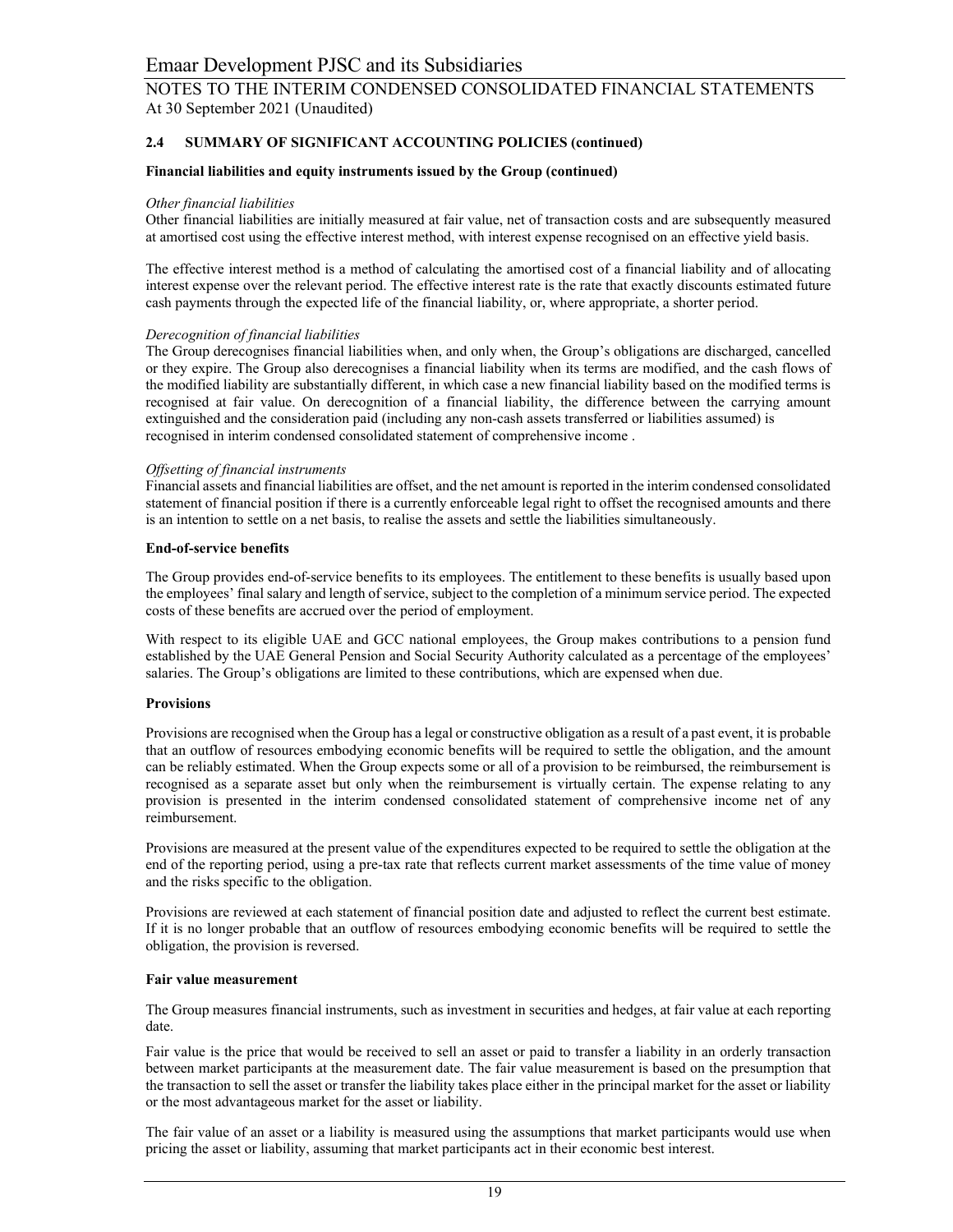## **2.4 SUMMARY OF SIGNIFICANT ACCOUNTING POLICIES (continued)**

#### **Fair value measurement (continued)**

A fair value measurement of a non-financial asset takes into account a market participant's ability to generate economic benefits by using the asset in its highest and best use or by selling it to another market participant that would use the asset in its highest and best use.

For investments traded in an active market, fair value is determined by reference to quoted market bid prices.

The fair value of interest-bearing items is estimated based on discounted cash flows using interest rates for items with similar terms and risk characteristics.

For unquoted equity investments, fair value is determined by reference to the market value of a similar investment or is based on the expected discounted cash flows.

The fair value of forward foreign exchange contracts is calculated by reference to current forward exchange rates with the same maturity.

Fair value of interest rate swap contract is determined by reference to market value for similar instruments.

The Group uses valuation techniques that are appropriate in the circumstances and for which sufficient data are available to measure fair value, maximising the use of relevant observable inputs and minimising the use of unobservable inputs.

All assets and liabilities for which fair value is measured or disclosed in the interim condensed consolidated financial statements are categorised within the fair value hierarchy, described as follows, based on the lowest level input that is significant to the fair value measurement as a whole:

- Level 1 Fair value measurements are those derived from quoted prices in an active market (that are unadjusted) for identical assets or liabilities.
- Level 2 Fair value measurements are those derived from inputs other than quoted prices included within Level 1 that are observable for the asset or liability either directly (i.e. as prices) or indirectly (i.e. derived from prices).
- Level 3 Fair value measurements are those derived from valuation techniques that include inputs for the asset or liability that are not based on observable market data (unobservable inputs).

For assets and liabilities that are recognised in the interim condensed consolidated financial statementson a recurring basis, the Group determines whether transfers have occurred between Levels in the hierarchy by re-assessing categorisation at the end of each reporting period.

For the purpose of fair value disclosures, the Group has determined classes of assets and liabilities on the basis of the nature, characteristics and risks of the asset or liability and the level of the fair value hierarchy as explained above.

#### **3 SEGMENT INFORMATION**

For management purposes, the Group is organised into one segment based on its products and services, which is the real estate development business. Accordingly, the Group only has one reportable segment. Management monitors the operating results of the business as a single unit for the purpose of making decisions about resource allocation and performance assessment.

#### *Business segments*

Revenue, operating results, assets and liabilities presented in the interim condensed interim condensed consolidated financial statements relates to the real estate development business of the Group.

#### *Geographic segment*

The Group is currently operating only in the UAE, hence the operating results, assets and liabilities presented it the interim condensed interim condensed consolidated financial statements relates to its operation in the UAE.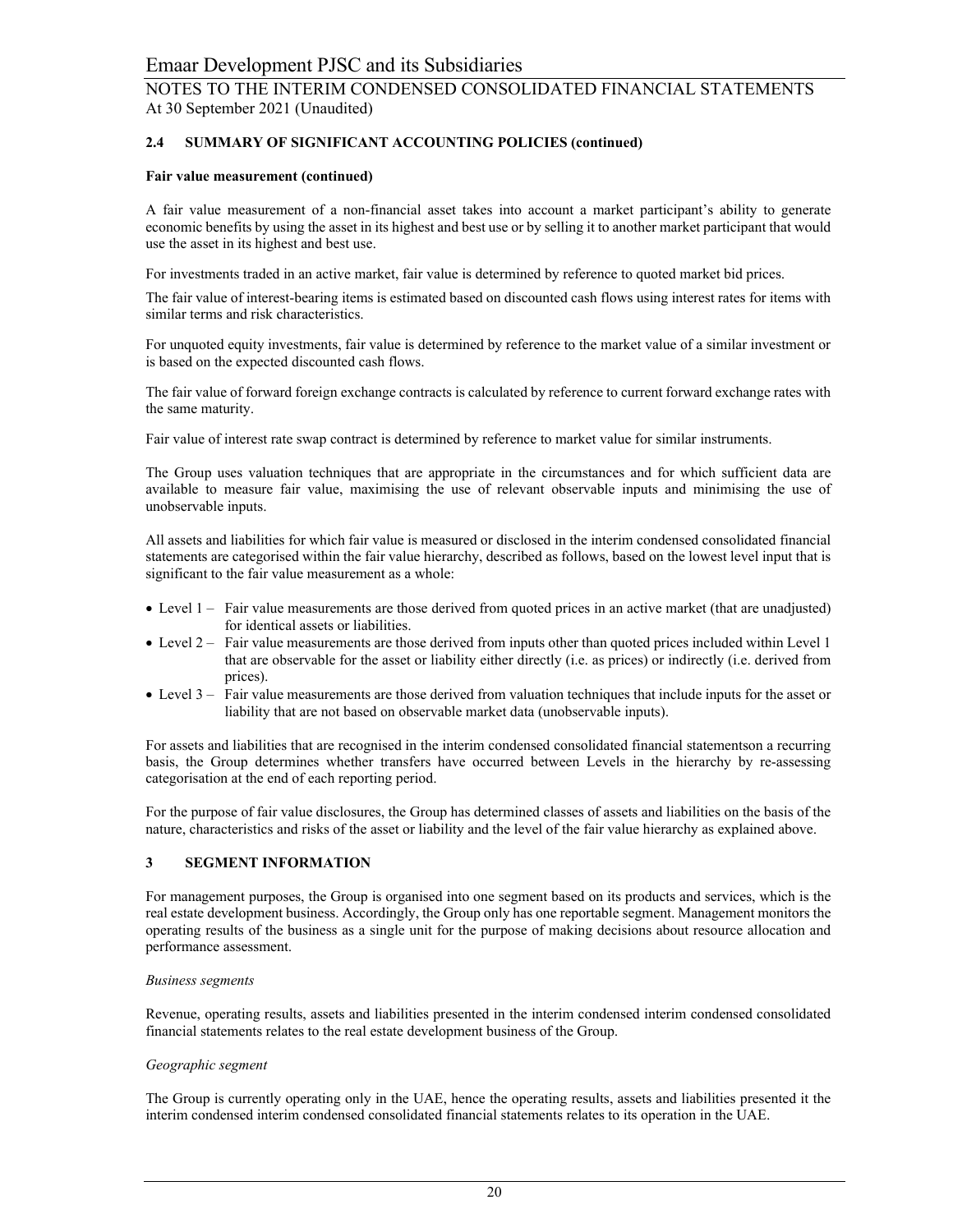# NOTES TO THE INTERIM CONDENSED CONSOLIDATED FINANCIAL STATEMENTS At 30 September 2021 (Unaudited)

# **4 REVENUE AND COST OF REVENUE**

|                                                    | Nine-month period ended |              |              | Three-month period ended |
|----------------------------------------------------|-------------------------|--------------|--------------|--------------------------|
|                                                    | 30 September            | 30 September | 30 September | 30 September             |
|                                                    | 2021                    | 2020         | 2021         | 2020                     |
|                                                    | AED'000                 | AED'000      | AED'000      | AED'000                  |
| <b>Revenue</b>                                     |                         |              |              |                          |
| Sale of condominiums                               | 7,562,302               | 5,389,409    | 2,729,268    | 1,656,495                |
| Sale of villas                                     | 2,484,180               | 1,314,625    | 683,447      | 440,749                  |
| Sale of commercial units, plots of land and others | 1,557,329               | 428,935      | 436,394      | 217,812                  |
|                                                    | 11,603,811              | 7,132,969    | 3,849,109    | 2,315,056                |
| <b>Cost of revenue</b>                             |                         |              |              |                          |
| Cost of condominiums                               | 5,292,919               | 3,777,948    | 1,904,816    | 1,245,947                |
| Cost of villas                                     | 1,572,900               | 735,985      | 433,731      | 257,271                  |
| Cost of commercial units, plots of land and others | 358,436                 | 95,338       | 82,093       | 74,892                   |
|                                                    | 7,224,255               | 4,609,271    | 2,420,640    | 1,578,110                |
|                                                    |                         |              |              |                          |

Below is the split of revenue recognised over a period of time and single point in time:

|                         | Nine-month period ended |              |                                  | <b>Three-month period ended</b> |
|-------------------------|-------------------------|--------------|----------------------------------|---------------------------------|
|                         | <b>30 September</b>     | 30 September | <b>30 September</b> 30 September |                                 |
|                         | 2021                    | <i>2020</i>  | 2021                             | <i>2020</i>                     |
|                         | AED'000                 | AED'000      | AED'000                          | AED'000                         |
| - Over a period of time | 10,334,972              | 6,884,066    | 3,546,740                        | 2,151,549                       |
| - Single point in time  | 1,268,839               | 248,903      | 302,369                          | 163,507                         |
|                         | 11,603,811              | 7,132,969    | 3,849,109                        | 2,315,056                       |

### **5 SELLING, GENERAL AND ADMINISTRATIVE EXPENSES**

|                                              | Nine-month period ended |              | <b>Three-month period ended</b>  |         |
|----------------------------------------------|-------------------------|--------------|----------------------------------|---------|
|                                              | <b>30 September</b>     | 30 September | <b>30 September</b> 30 September |         |
|                                              | 2021                    | 2020         | 2021                             | 2020    |
|                                              | AED'000                 | AED'000      | AED'000                          | AED'000 |
| Sales and marketing expenses                 | 578,300                 | 335,566      | 184,781                          | 104,585 |
| Payroll and related expenses                 | 109,133                 | 124,868      | 35,061                           | 42,406  |
| Property management expenses                 | 49,479                  | 86,415       | 21,143                           | 26,751  |
| Depreciation (including right-of use assets) | 9.914                   | 15,883       | 2,586                            | 3,523   |
| Other expenses                               | 499,790                 | 283,907      | 149,608                          | 116,855 |
|                                              |                         |              |                                  |         |
|                                              | 1,246,616               | 846,639      | 393,179                          | 294,120 |
|                                              |                         |              |                                  |         |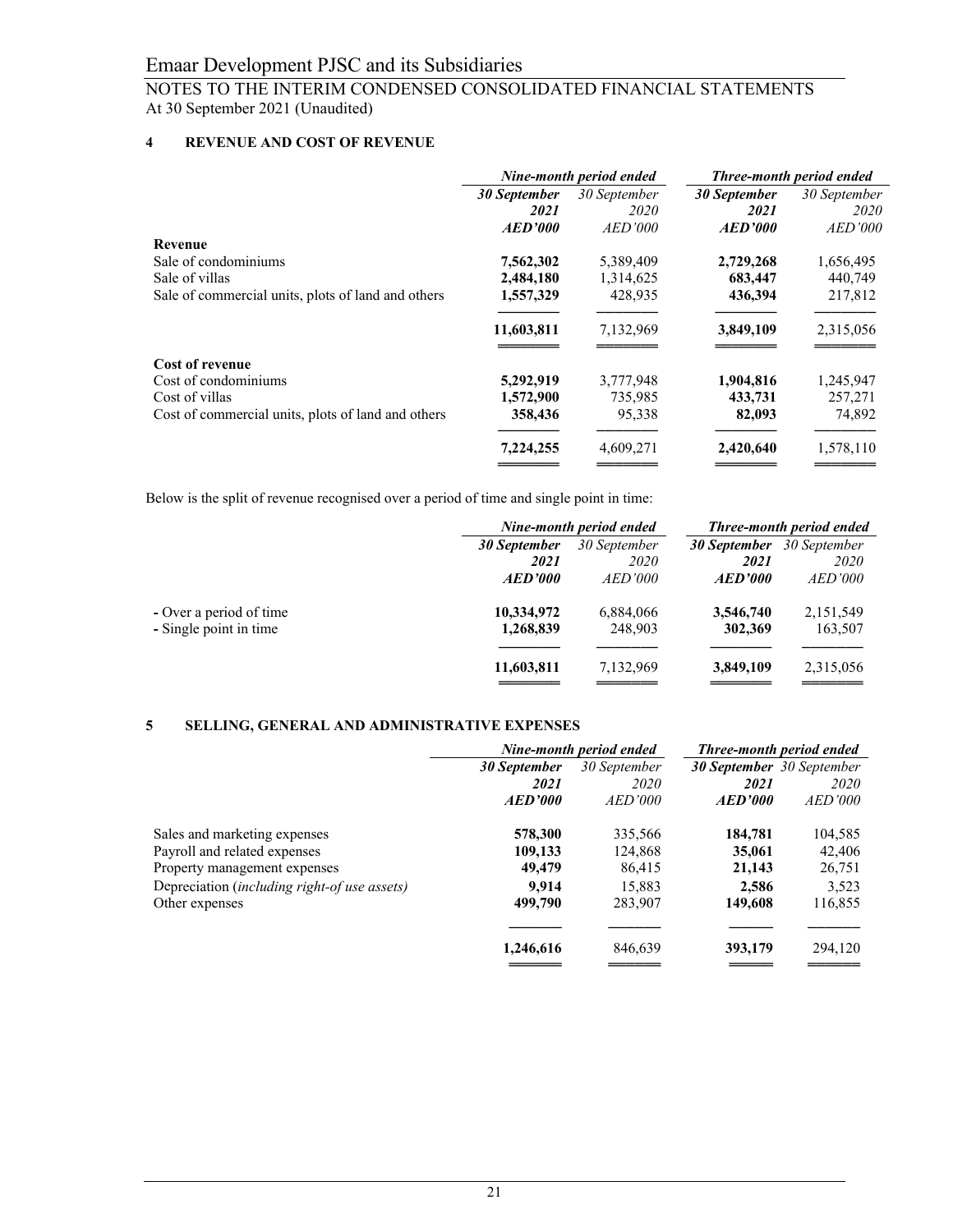# NOTES TO THE INTERIM CONDENSED CONSOLIDATED FINANCIAL STATEMENTS At 30 September 2021 (Unaudited)

#### **6(a) FINANCE INCOME**

|                                                                              | Nine-month period ended |                                  |                                  | Three-month period ended |
|------------------------------------------------------------------------------|-------------------------|----------------------------------|----------------------------------|--------------------------|
|                                                                              |                         | <b>30 September</b> 30 September | <b>30 September</b> 30 September |                          |
|                                                                              | 2021                    | 2020                             | 2021                             | 2020                     |
|                                                                              | AED'000                 | <i>AED'000</i>                   | AED'000                          | <i>AED'000</i>           |
| Finance income on fixed and call deposits with banks<br>Other finance income | 9.631<br>21,250         | 37,099                           | 3,554<br>9,467                   | 7,286                    |
|                                                                              |                         |                                  |                                  |                          |
|                                                                              | 30,881                  | 37,099                           | 13,021                           | 7,286                    |

#### **6(b) FINANCE COST**

|                                                   |                     | Nine-month period ended |                       | Three-month period ended         |
|---------------------------------------------------|---------------------|-------------------------|-----------------------|----------------------------------|
|                                                   | <b>30 September</b> | 30 September            |                       | <b>30 September</b> 30 September |
|                                                   | 2021                | 2020                    | 2021                  | 2020                             |
|                                                   | AED'000             | AED'000                 | <i><b>AED'000</b></i> | AED'000                          |
| Finance costs - bank and related party borrowings | 72,084              | 119,099                 | 22,986                | 26,657                           |
| Other finance costs                               | 135,040             | 6.749                   | 41,291                | 2,061                            |
|                                                   |                     |                         |                       |                                  |
|                                                   | 207,124             | 125,848                 | 64,277                | 28,628                           |
|                                                   |                     |                         |                       |                                  |

# **7 BANK BALANCES AND CASH**

|      | <b>30 September</b> 31 December   |
|------|-----------------------------------|
| 2021 | <i>2020</i>                       |
|      | <i>AED'000</i>                    |
|      | (Audited)                         |
| 990  | 993                               |
|      | 3,349,004                         |
|      | 3,349,997                         |
|      | AED'000<br>4,904,942<br>4,905,932 |

As at 30 September 2021, cash and cash equivalents are AED 4,905,932 thousands *(31 December 2020: AED 3,307,800 thousands)* which is net of facilities availed from various commercial banks in the UAE and are repayable on demand.

Cash at banks earn interest at fixed rates based on prevailing bank deposit rates. Short-term fixed deposits are made for varying periods between one day and three months, depending on the immediate cash requirements of the Group, and earn interest at the respective short-term deposit rates.

As at 30 September 2021, an amount of AED 4,833,702 thousands *(31 December 2020: AED 3,278,834 thousands)* are with banks against advances received from customers on sale of development properties which are deposited into escrow accounts. These deposits/balances are not under lien.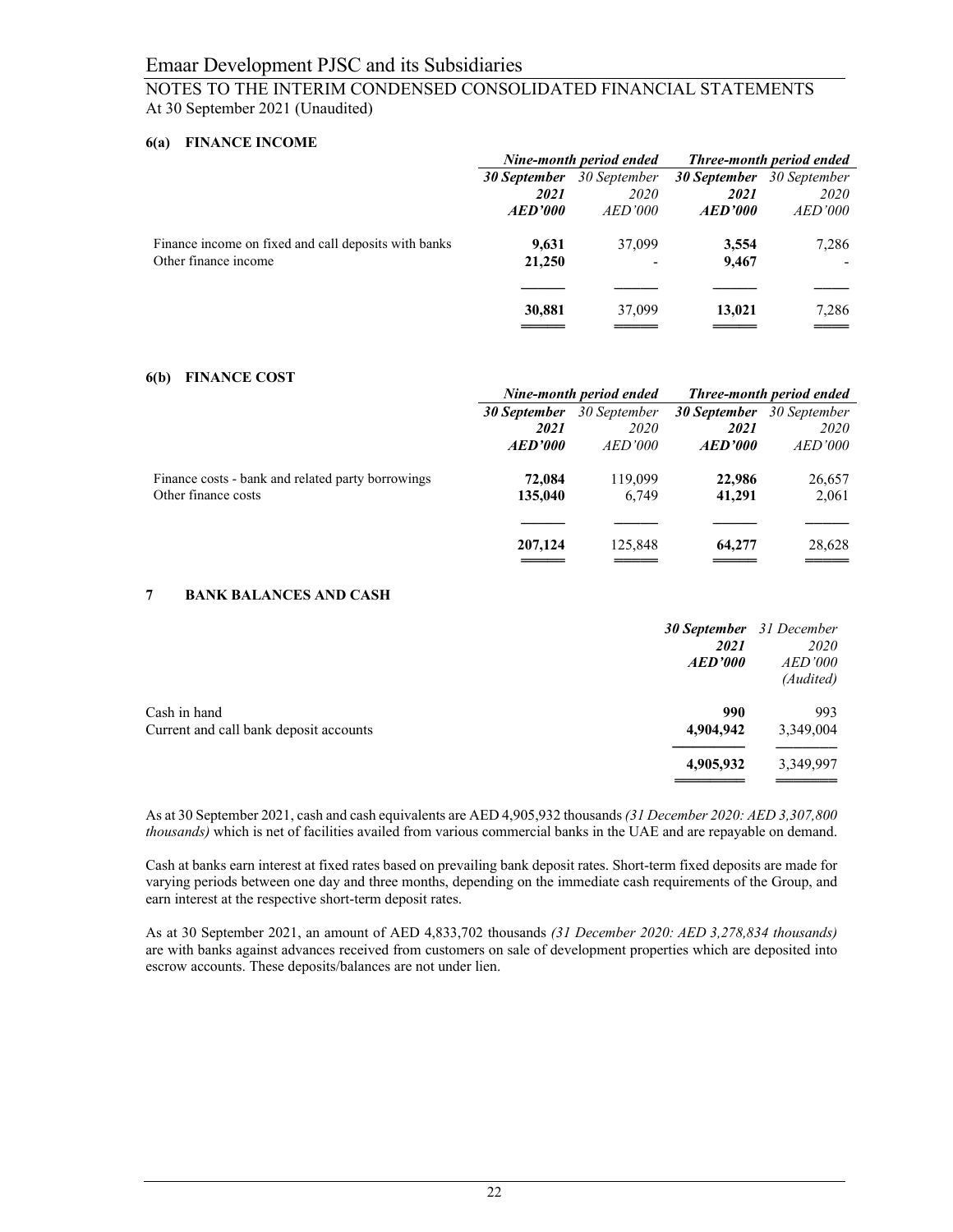## **8 TRADE AND UNBILLED RECEIVABLES**

|                                       | 30 September   | 31 December    |
|---------------------------------------|----------------|----------------|
|                                       | 2021           | 2020           |
|                                       | <b>AED'000</b> | <i>AED'000</i> |
|                                       |                | (Audited)      |
| <b>Trade receivables</b>              |                |                |
| Amounts receivables within 12 months  | 686,659        | 1,272,402      |
| <b>Unbilled receivables</b>           |                |                |
| Unbilled receivables within 12 months | 5,494,339      | 4,045,017      |
| Unbilled receivables after 12 months  | 7,724,445      | 4,375,217      |
|                                       |                |                |
|                                       | 13,218,784     | 8,420,234      |
| Total trade and unbilled receivables  | 13,905,443     | 9,692,636      |
|                                       |                |                |

The above trade receivables are net of AED 48,497 thousands *(31 December 2020: AED 48,497 thousands)* relating to provision for doubtful debts representing management's best estimate of loss based on expected credit loss model. All other receivables are considered fully recoverable.

## **9 OTHER ASSETS, RECEIVABLES, DEPOSITS AND PREPAYMENTS**

|                                                                       | 30 September<br>2021<br>AED'000 | 31 December<br>2020<br><i>AED'000</i><br>(Audited) |
|-----------------------------------------------------------------------|---------------------------------|----------------------------------------------------|
| Advances to contractors and others                                    | 551,727                         | 661,377                                            |
| Due from related parties (note 17)                                    | 3,616,112                       | 3,235,173                                          |
| Deferred sales commission (i)                                         | 773,766                         | 621,241                                            |
| Value added tax recoverable                                           | 69,385                          | 104,579                                            |
| Prepayments                                                           | 6.971                           | 7,182                                              |
| Other receivables and deposits                                        | 43,773                          | 39,153                                             |
|                                                                       | 5,061,734                       | 4,668,705                                          |
| Other assets, receivables, deposits and prepayments maturity profile: |                                 |                                                    |
| Within 12 months                                                      | 3,194,734                       | 2,997,705                                          |
| After 12 months                                                       | 1,867,000                       | 1,671,000                                          |
|                                                                       | 5,061,734                       | 4,668,705                                          |

(i) The deferred sales commission expense incurred to obtain or fulfil a contract with the customers is amortised over the period of satisfying performance obligations where applicable.

#### **10 DEVELOPMENT PROPERTIES**

|                                                                   | <b>30 September</b> | 31 December    |
|-------------------------------------------------------------------|---------------------|----------------|
|                                                                   | 2021                | 2020           |
|                                                                   | AED'000             | <i>AED'000</i> |
|                                                                   |                     | (Audited)      |
| Balance at the beginning of the period/year                       | 14,469,588          | 14,739,325     |
| Add: Costs incurred during the period/year                        | 4,999,933           | 5,825,355      |
| Less: Costs transferred to cost of revenue during the period/year | (7,219,936)         | (6,279,869)    |
| Less: Transferred to Parent Company                               |                     | 184,777        |
| Balance at the end of the period/year                             | 12,249,585          | 14,469,588     |
|                                                                   |                     |                |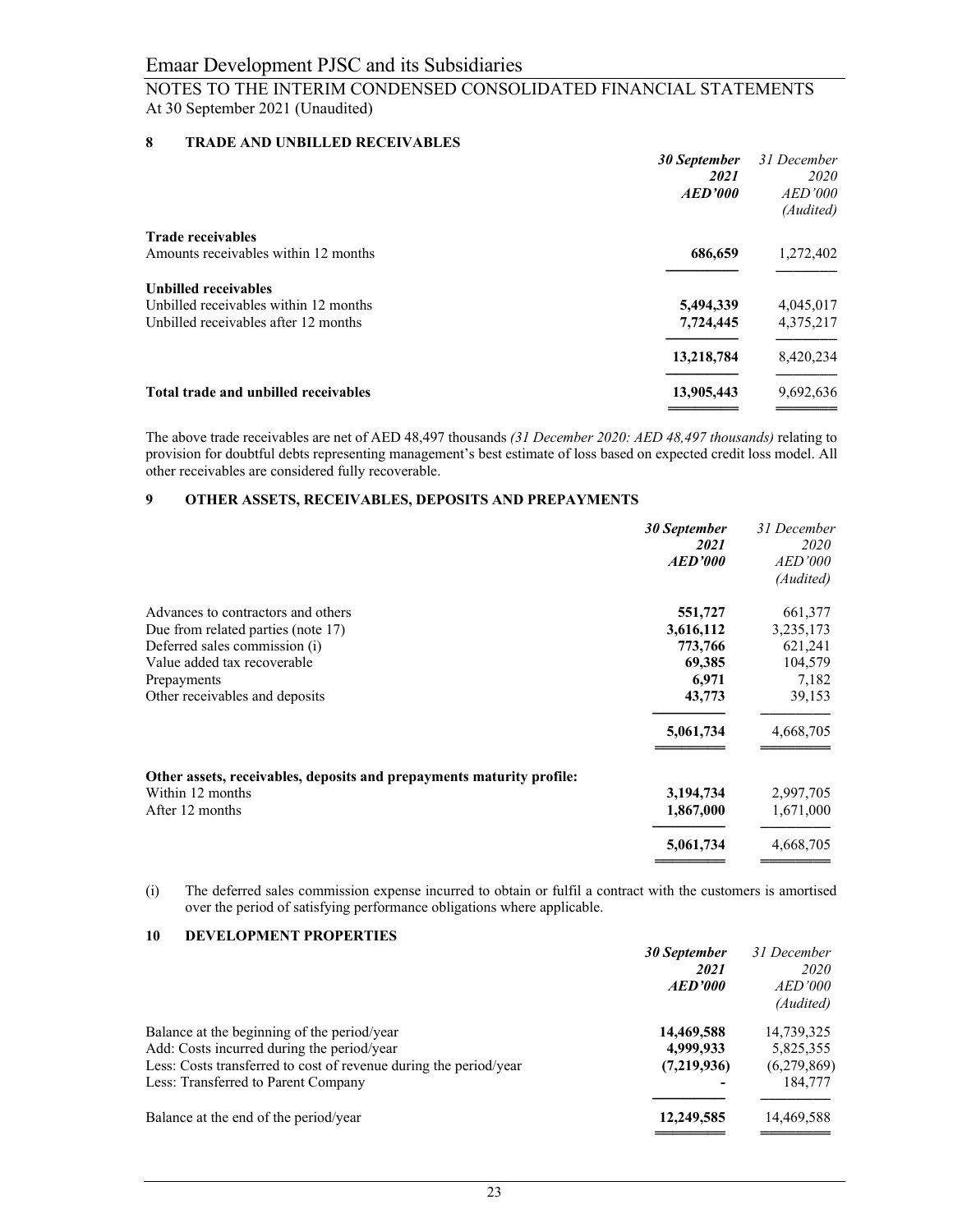# **11 LOAN TO JOINT VENTURES**

|                           | 30 September | 31 December    |
|---------------------------|--------------|----------------|
|                           | 2021         | <i>2020</i>    |
|                           | AED'000      | <i>AED'000</i> |
|                           |              | (Audited)      |
| Emaar Dubai South DWC LLC | 857,390      | 861,359        |
| Old Town Views LLC        | 113,888      | 113,889        |
|                           | 971,278      | 975,248        |
|                           |              |                |

Loans to joint ventures are unsecured and are repayable as per the terms of the agreement and do not carry any interest.

## **12 INVESTMENT IN JOINT VENTURES**

|                                                        | <b>30 September</b> | 31 December    |
|--------------------------------------------------------|---------------------|----------------|
|                                                        | 2021                | <i>2020</i>    |
|                                                        | AED'000             | <i>AED'000</i> |
|                                                        |                     | (Audited)      |
| Emaar Dubai South DWC LLC                              | 271,231             | 197,943        |
| Zabeel Square LLC                                      | 234,538             | 234,536        |
| Old Town Views LLC                                     | 193,628             | 83,883         |
| Net investment in joint ventures as at period/year end | 699,397             | 516,362        |
|                                                        |                     |                |

The Group has the following effective ownership interest in its joint ventures:

|                           | Country of           | Ownership |        |  |
|---------------------------|----------------------|-----------|--------|--|
|                           | <i>Incorporation</i> | 2021      | 2020   |  |
| Emaar Dubai South DWC LLC | <b>UAE</b>           | 50.00%    | 50.00% |  |
| Zabeel Square LLC         | UAE                  | 50.00%    | 50.00% |  |
| Old Town Views LLC        | <b>UAE</b>           | 61.25%    | 61.25% |  |

#### **13 TRADE AND OTHER PAYABLES**

| 30 September<br>2021<br>AED'000 | 31 December<br>2020<br><i>AED'000</i><br>(Audited) |
|---------------------------------|----------------------------------------------------|
| 2,887,705                       | 3,564,953                                          |
| 3,809,266                       | 3,135,962                                          |
| 4,663,063                       | 4,508,768                                          |
| 789,655                         | 928,247                                            |
| 234,323                         | 120,583                                            |
| 247,720                         | 182,537                                            |
| 506,609                         | 446,714                                            |
| 13,138,341                      | 12,887,764                                         |
|                                 |                                                    |

(i) Trade payables include Supplier factoring facility of AED 148,872 *thousands (31 December 2020: AED 42,533 thousands*) under which its suppliers elect to receive early payment of their invoice from a bank by factoring their receivable from the Group. Under the arrangement, a bank agrees to pay amounts to participating supplier in respect of invoices owed by the Group and receives settlement from the Group at a later date.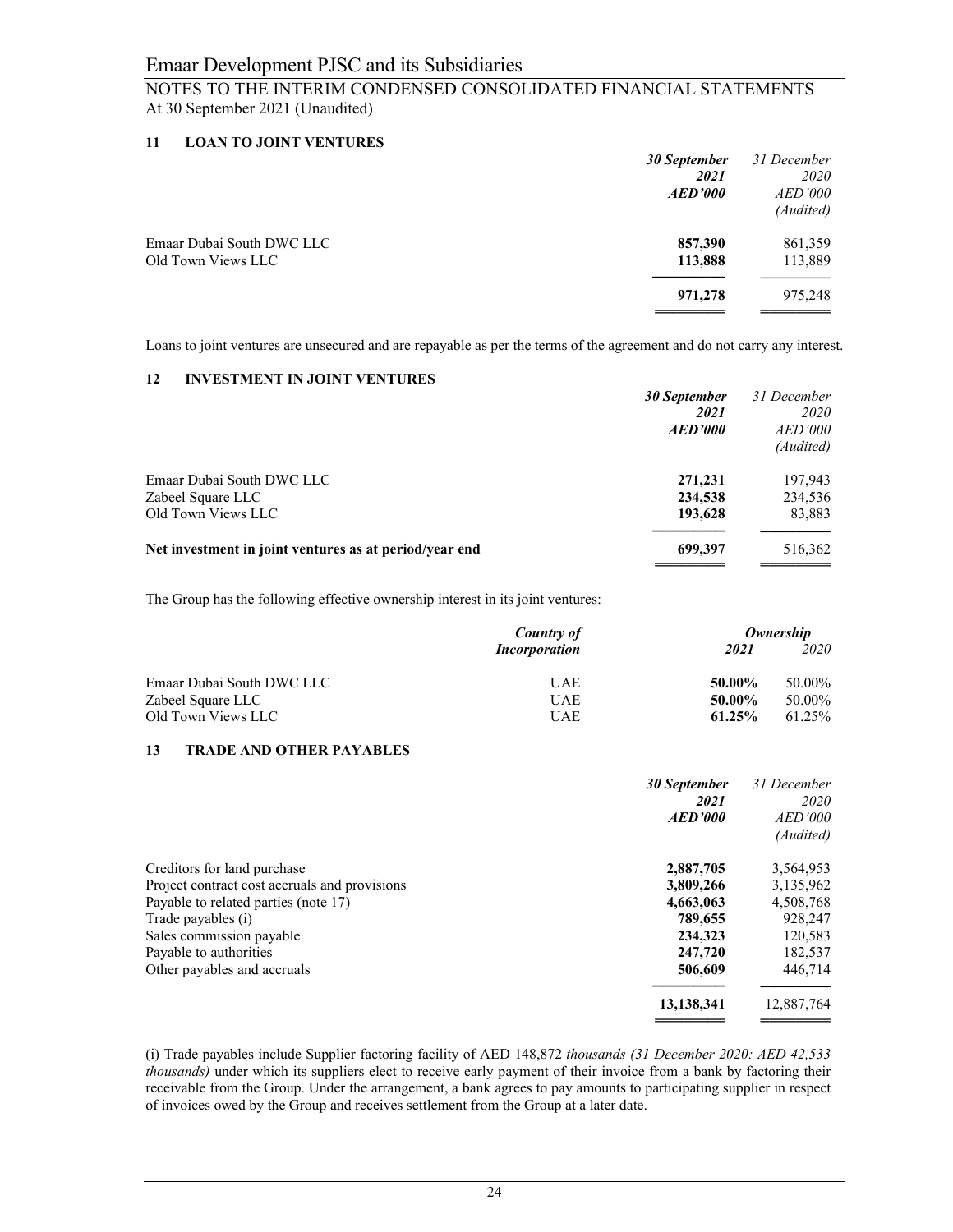# **14 INTEREST-BEARING LOANS AND BORROWINGS**

During 2019, the Group had availed 5-year Revolving credit facility ("RCF facility") of USD 1,000,000 thousands (AED 3,673,000 thousands). This RCF facility is unsecured and carries interest rate at 3 months LIBOR plus 1.25% per annum and is available until December 2022. This RCF facility carries certain financial covenants. As at 30 September 2021, the Group has drawn down USD 875,000 thousands (AED 3,213,865 thousands) from the RCF facility. This RCF facility is an interest-bearing loan and is presented in the interim condensed consolidated financial statement at AED 3,211,709 thousands *(31 December 2020: AED 3,669,249 thousands)* net of unamortised directly attributable transaction cost, payable after 12 months from the reporting date.

During the current period, the Group has availed short term facility of AED 600,000 thousands *(31 December 2020: AED Nil)* and is repayable in 2022. This facility carries interest of EIBOR plus 1% per annum and is secured by a corporate guarantee from the Parent Company. As at 30 September 2021, the Group has drawn down AED 600,000 thousands *(31 December 2020: Nil)* from the facility.

As at 30 September 2021, included under interest-bearing loans and borrowings is AED nil *(31 December 2020: AED 42,197 thousands)* which represents facilities obtained from various commercial banks in the UAE and is repayable on demand.

# **15 GUARANTEES AND CONTINGENCIES**

The Group has provided a performance guarantee of AED 5,877,130 thousands *(31 December 2020: AED 6,503,506 thousands)* to the Real Estate Regulatory Authority (RERA), Dubai for its projects as per RERA regulations.

### **16 COMMITMENTS**

At 30 September 2021, the Group had commitments of AED 5,051,577 thousands *(31 December 2020: AED 6,434,085 thousands)*. This represents the value of contracts entered into by the Group including contracts entered into for purchase of plots of land at period/year end, net of invoices received and accruals made at that date.

Furthermore, in accordance with the Development Agreement entered by the Group with Mina Rashid, the Group has a commitment to pay 30% of future profits over the project life cycle of Mina Rashid Project.

There were certain claims submitted by contractors relating to various projects of the Group in the ordinary course of business from which it is anticipated that no material unprovided liabilities will arise.

# **17 RELATED PARTY DISCLOSURES**

For the purpose of these interim condensed consolidated financial statements, parties are considered to be related to the Group, if the Group has the ability, directly or indirectly, to control the party or exercise significant influence over the party in making financial and operating decisions, or vice versa, or where the Group and the party are subject to common control or common significant influence. Related parties may be individuals or other entities.

#### **Related party transactions**

During the period, the following were the significant related party transactions, which were carried out in the normal course of business on terms agreed between the parties: *Nine-month period ended* 

|                                                                | <i><b>NINE-month period ended</b></i>  |                                 |
|----------------------------------------------------------------|----------------------------------------|---------------------------------|
|                                                                | <b>30 September</b><br>2021<br>AED'000 | 30 September<br>2020<br>AED'000 |
| <b>Parent:</b>                                                 |                                        |                                 |
| Revenue (refer (ii) below)                                     | 239,780                                | 167,176                         |
| Selling, general and administrative expenses (refer (i) below) | 364,559                                | 208,713                         |
| Finance cost (refer (iii) below)                               | 30,411                                 | 48,879                          |
| Net funding movement (refer (iii) below)                       |                                        | (170,000)                       |
| <i><b>Affiliated entities:</b></i>                             |                                        |                                 |
| Selling, general and administrative expenses                   | 18,813                                 | 13,876                          |
| Property development expenses                                  | 26,806                                 | 39,853                          |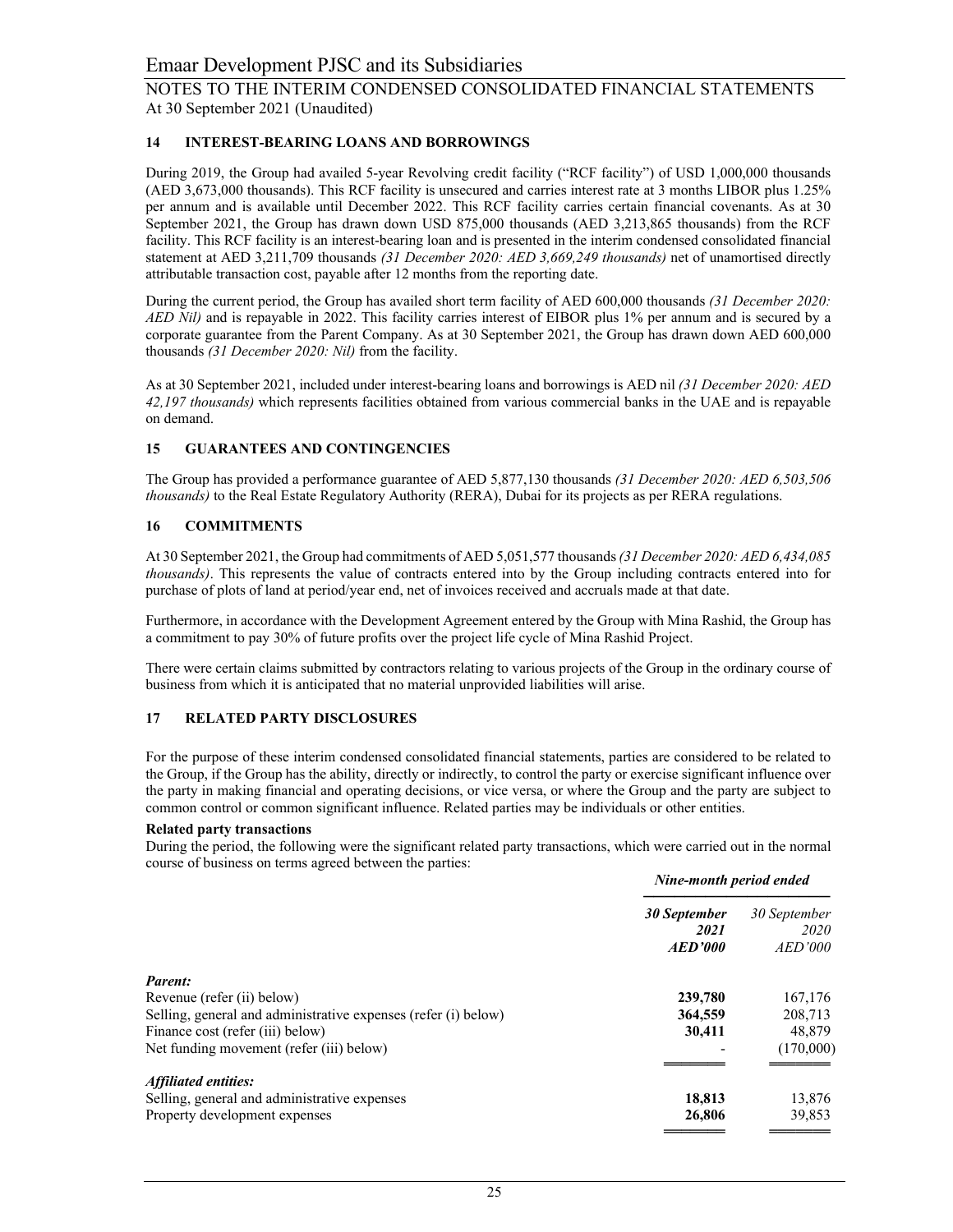# **17 RELATED PARTY DISCLOSURES (continued)**

|                                                                                                                | Nine-month period ended                |                                               |
|----------------------------------------------------------------------------------------------------------------|----------------------------------------|-----------------------------------------------|
|                                                                                                                | <b>30 September</b><br>2021<br>AED'000 | 30 September<br><i>2020</i><br><i>AED'000</i> |
| Directors, Key management personnel and their related parties:<br>Selling, general and administrative expenses |                                        |                                               |
|                                                                                                                | 244                                    | 412                                           |

#### **Related party balances**

Significant related party balances (and the interim condensed consolidated statement of financial position captions within which these are included) are as follows:

|                                                                        | <b>30 September</b> | 31 December    |
|------------------------------------------------------------------------|---------------------|----------------|
|                                                                        | 2021                | 2020           |
|                                                                        | AED'000             | <i>AED'000</i> |
|                                                                        |                     | (Audited)      |
| Parent:                                                                |                     |                |
| Other assets, receivables, deposits and prepayments (refer (ii) below) | 3,581,762           | 3,207,391      |
| Trade and other payables (refer (iii) below)                           | 4,624,970           | 4,475,696      |
|                                                                        |                     |                |
| <i><b>Affiliated entities:</b></i>                                     |                     |                |
| Other assets, receivables, deposits and prepayments                    | 34,350              | 27,782         |
| Trade and other payables                                               | 38,093              | 33,072         |
|                                                                        |                     |                |

#### *(i) Allocation of corporate expenses:*

The Parent Company has provided certain corporate functions to the Group and costs associated with these functions were allocated to the Group. These functions included human resources, treasury, investor relations, finance and accounting, compliance, information technology, corporate and legal compliance, business development and marketing. As per Relationship Agreement, corporate expenses are allocated by the Parent on the basis of 3% of revenue of the Group.

#### *(ii) Recoverable from the Parent Company:*

This mainly represents balances recoverable from the Parent with respect to the development costs incurred for the Build-to-sell (BTS) developments in Dubai Creek Harbour project. As agreed in the Master Transfer Agreement (MTA), the Parent has transferred the development services and profit relating to the BTS development in Dubai Creek Harbour project to the Company, for which the development costs including infrastructure costs are incurred by the Company. These balances will be recovered as per the agreed terms in the MTA.

#### *(iii) Payable to the Parent Company:*

Amount due to the Parent Company is unsecured and is repayable on demand. This includes AED 2,584,750 thousands *(31 December 2020: AED 2,584,750 thousands)* which carries interest rate at LIBOR plus 1.4% per annum. Also refer Note 13. The Group has total credit facility of USD 1,350,000 thousands (AED 4,958,550 thousands).

#### **Compensation of key management personnel**

The remuneration of key management personnel during the period was as follows:

|                                                           | <b>30 September</b><br>2021<br>AED'000 | 30 September<br>2020<br><i>AED'000</i> |
|-----------------------------------------------------------|----------------------------------------|----------------------------------------|
| Short-term benefits<br>Employees' end-of-service benefits | 34,885<br>1,512                        | 39,123<br>1,303                        |
|                                                           | 36,397                                 | 40,426                                 |

During the period, the number of key management personnel is 34 *(30 September 2020: 41).*